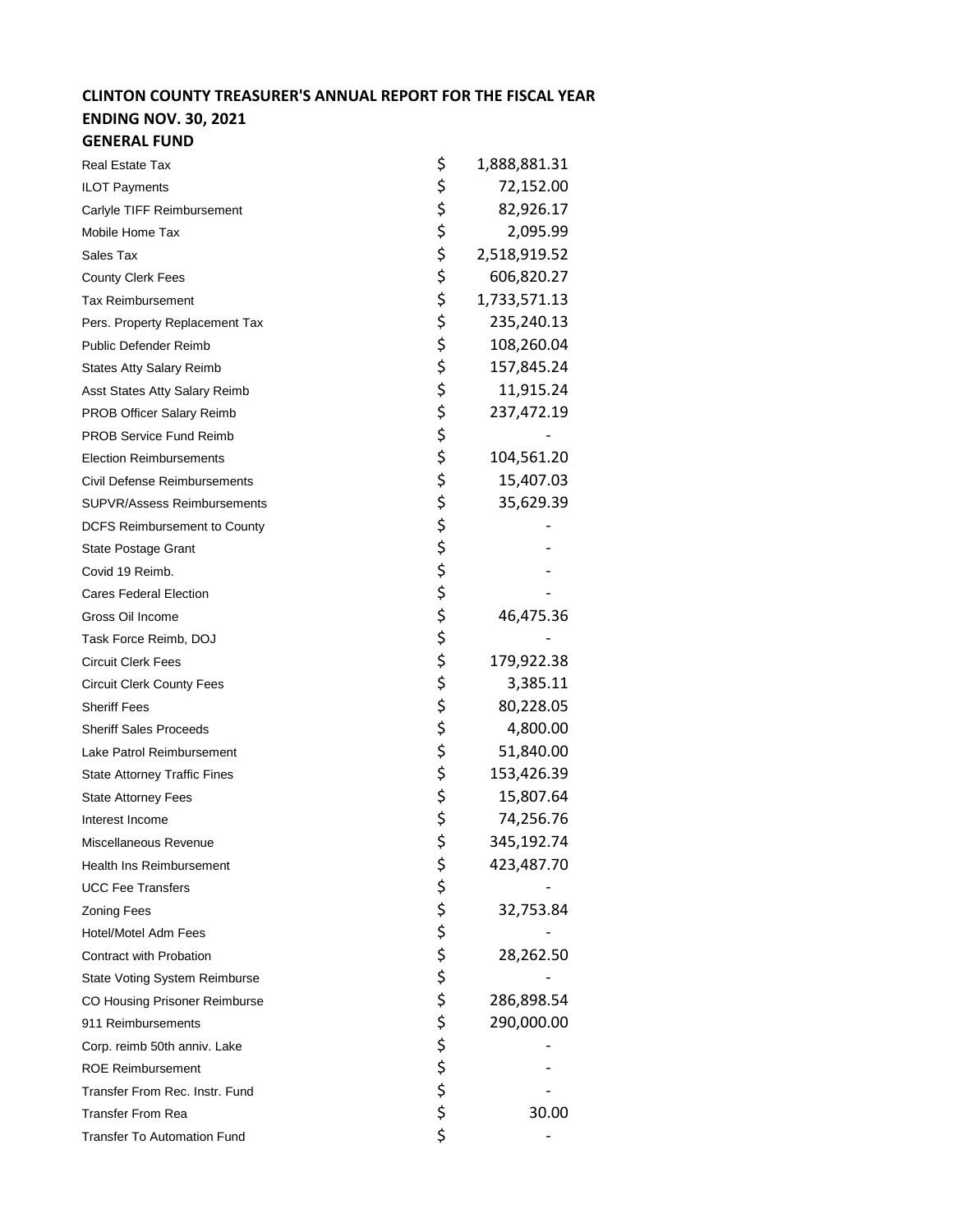| Trsf. From Courthouse/bond Fun          | \$               |              |
|-----------------------------------------|------------------|--------------|
| Transfer from Housing Prisoner          | \$               |              |
| TOTAL                                   | \$               | 9,828,463.86 |
| <b>SPECIAL FUNDS</b>                    |                  |              |
| <b>TREAS TAX SALE AUTOMATION FUND</b>   |                  |              |
| <b>Miscellaneous Fees</b>               | \$               | 9,775.15     |
| REA ECONOMIC DEVELOPMENT FUND           |                  |              |
| Interest Income                         | \$               | 715.10       |
| Miscellaneous Revenue                   | \$<br>\$         |              |
| Farm Rental                             |                  | 26,640.00    |
| <b>Transfer From Dare</b>               | \$               | 7,275.02     |
| <b>RETIREMENT FUND</b>                  |                  |              |
| <b>Real Estate Tax</b>                  | \$               | 771,647.67   |
| Mobile Home Tax                         | \$               | 1,285.67     |
| <b>IMRF Tax Revenues</b>                |                  | 43,667.20    |
| Miscellaneous Revenue                   | \$\$\$           | 1,012.50     |
| <b>Transfer From General Fund</b>       |                  |              |
| <b>CLINTON CO., DELINQUENT TAX AGCY</b> |                  |              |
| General Reimbursement                   | \$               |              |
| Interest Income                         | \$               | 266.33       |
| Miscellaneous Revenue                   | \$               | 61,389.26    |
| <b>CLINTON CO. DELINQUENT TAX ESCR</b>  |                  |              |
| Interest Income                         | \$               | 0.12         |
| <b>Monies Collected</b>                 | \$               |              |
| <b>TREAS INDEMNITY FEES FUND</b>        |                  |              |
| Miscellaneous Fees                      | \$               | 4,780.00     |
| Interest Income                         | \$               | 898.73       |
| <b>MENTAL HEALTH FUND</b>               |                  |              |
| Real Estate Tax                         | \$               | 368,988.41   |
| Mobile Home Tax                         | \$<br>\$         | 462.28       |
| Miscellaneous Revenue                   |                  |              |
| <b>CO HEALTH DEPT FUND</b>              |                  |              |
| Real Estate Tax                         | \$               | 180,954.01   |
| Mobile Home Tax                         |                  | 177.64       |
| Cure                                    |                  | 56,489.66    |
| <b>WIC</b>                              |                  | 67,440.37    |
| <b>FCM</b>                              |                  | 91,609.10    |
| <b>BF Peer Counselor</b>                |                  | 7,989.27     |
| <b>Basic Health Grant</b>               |                  | 2,943.00     |
| <b>Contact Tracing</b>                  |                  | 409,874.04   |
| <b>ITFC</b>                             |                  |              |
| Preparedness                            |                  | 101,906.56   |
| Miscellaneous                           |                  | 18,557.60    |
| <b>Crisis Grant Revenue</b>             | ややややけ ひそうせん かいかん |              |
| Response Grant Revenue                  |                  |              |
| <b>Mental Health</b>                    |                  |              |
| Lab Analysis Revenue                    |                  | 96,721.90    |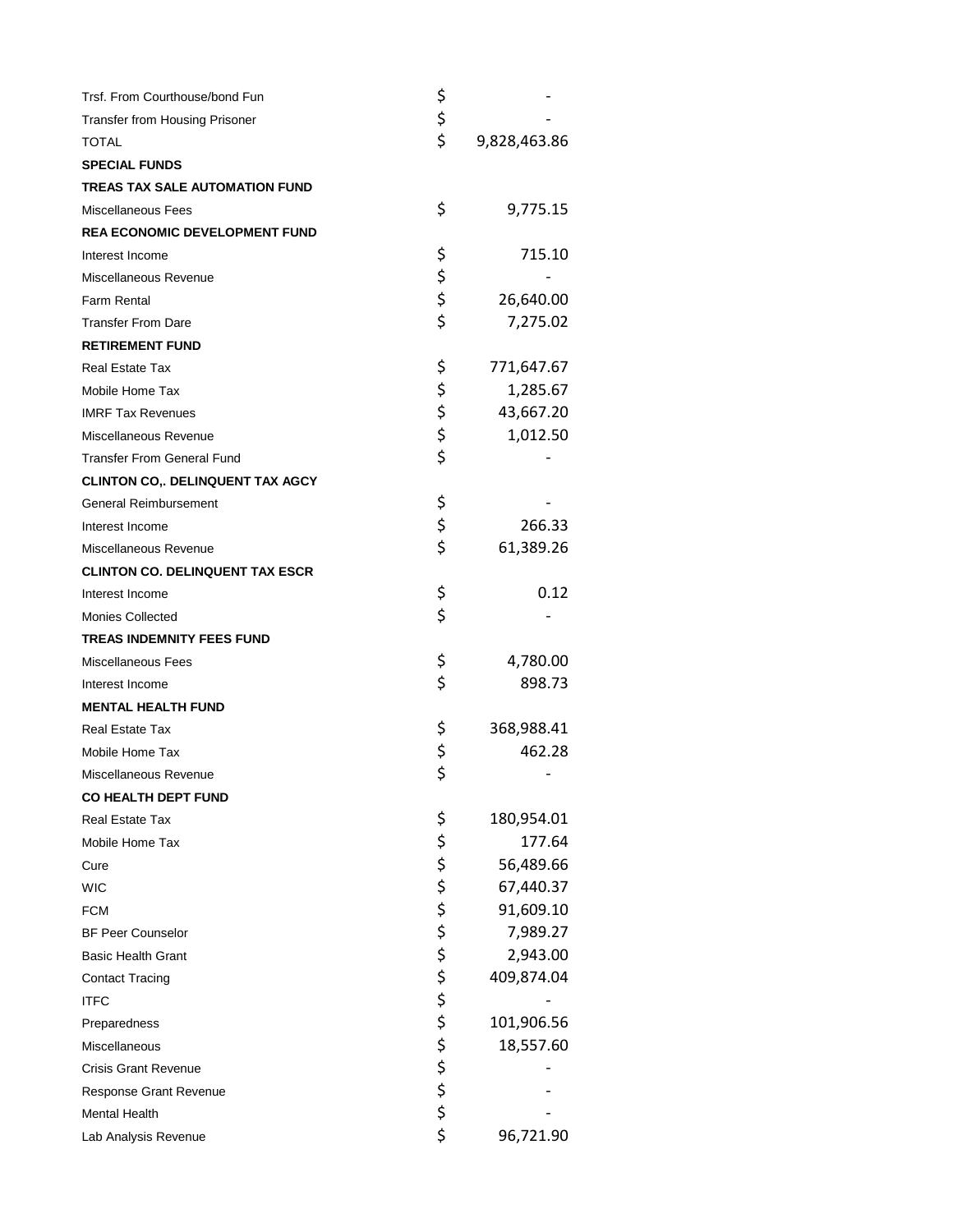| Mass Vaccination Rev               | \$          | 100,280.00   |
|------------------------------------|-------------|--------------|
| Nuisance                           |             |              |
| <b>HRIF</b>                        | \$<br>\$    |              |
| Immunizations                      | \$          | 18,568.23    |
| Medicaid                           |             | 1,798.40     |
| Flu grant revenue                  |             |              |
| Covid19                            | ややや         |              |
| <b>Environmental Fees</b>          |             | 45,202.00    |
| ClinicFees                         |             | 7,179.00     |
| <b>CANNABIS</b>                    |             |              |
| Miscellaneous Revenue              | \$          | 17,452.41    |
| <b>CRIME VICTIMS GRANT</b>         |             |              |
| <b>Transfer From General Fund</b>  | \$          |              |
| <b>LAW LIBRARY FUND</b>            |             |              |
| <b>Miscellaneous Fees</b>          |             | 15377.5      |
| Miscellaneous Revenue              | \$          |              |
| <b>Transfer From General Fund</b>  | \$          |              |
| <b>HOTEL/MOTEL TAX</b>             |             |              |
| Miscellaneous Fees                 | \$          | 28,465.66    |
| <b>SENIOR SERVICE FUND</b>         |             |              |
| Real Estate Tax                    | \$          | 120,836.48   |
| Mobile Home Tax                    | \$          | 112.95       |
| <b>WORKERS COMP FUND</b>           |             |              |
| Real Estate Tax                    | \$          | 484,907.96   |
| Mobile Home Tax                    | \$          | 153.52       |
| General Reimbursement              | \$          |              |
| <b>CLINTON CO COOPERATIVE EXT.</b> |             |              |
| Real Estate Tax                    | \$          | 162,236.98   |
| Mobile Home Tax                    | \$<br>\$    | 161.99       |
| Interest Income                    |             |              |
| <b>EUNEMPLOYMENT INS FUND</b>      |             |              |
| Real Estate Tax                    |             |              |
| Mobile Home Tax                    | \$ \$ \$ \$ | 0.09         |
| <b>Transfer from ICIT</b>          |             |              |
| Misc. Revenue                      |             |              |
| <b>FICA FUND</b>                   |             |              |
| Real Estate Tax                    | \$          | 573,010.46   |
| Mobile Home Tax                    | \$          | 539.41       |
| Miscellaneous Revenue              | \$<br>\$    | 2,715.75     |
| <b>Transfer From General Fund</b>  |             |              |
| <b>TWP BRIDGE FUND</b>             |             |              |
| Interest Income                    | \$          | 15.07        |
| Miscellaneous Revenue              | \$          | 228,885.20   |
| <b>COUNTY MOTOR FUEL TAX FUND</b>  |             |              |
| <b>MFT State Allotments</b>        | \$          | 1,243,290.04 |
| Interest Income                    | \$          | 9,242.28     |
| Miscellaneous Revenue              | \$          | 55,629.50    |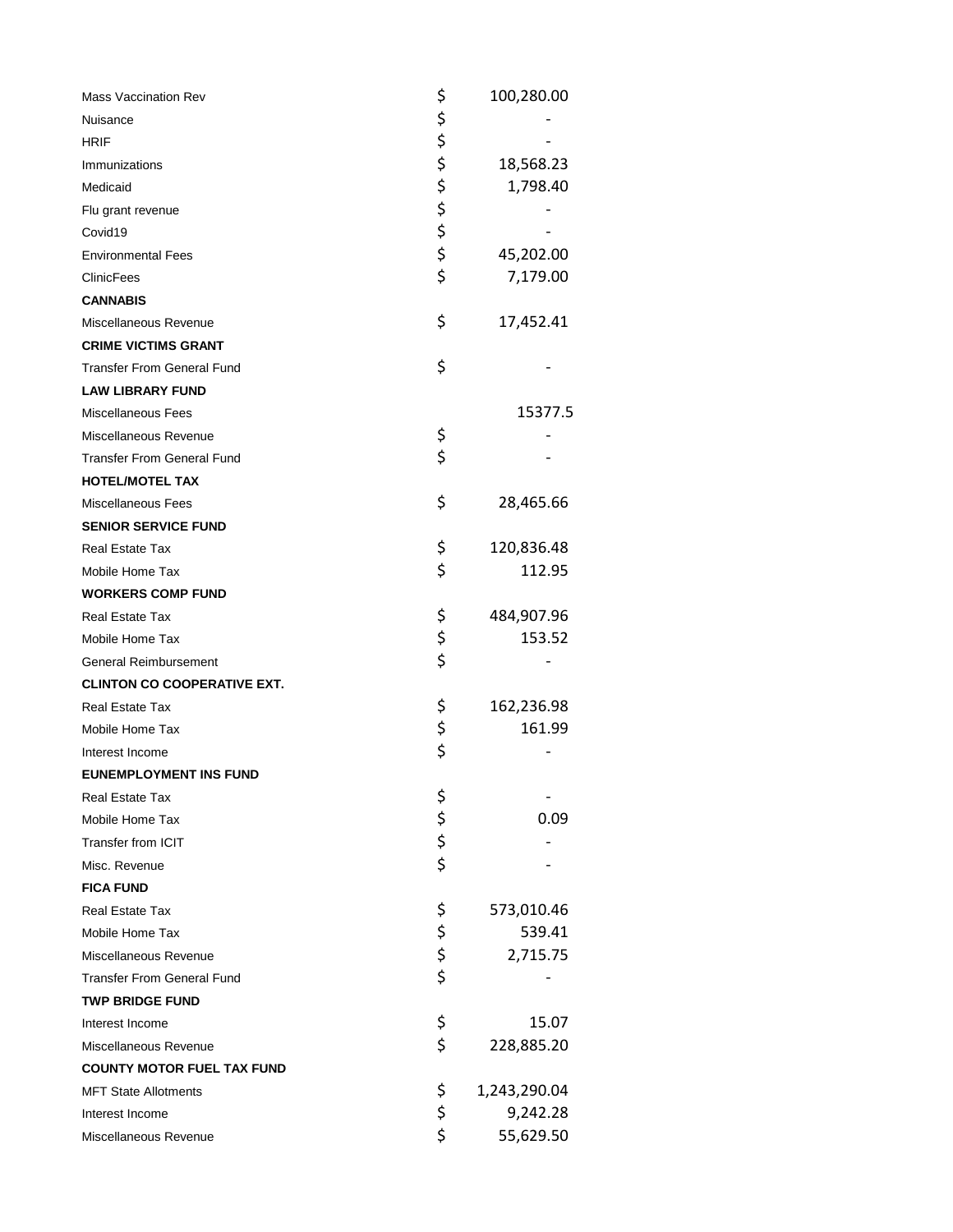| <b>Rebuild Illinois Revenue</b>       | \$             | 533,857.26   |
|---------------------------------------|----------------|--------------|
| <b>TWP MOTOR FUEL TAX FUND</b>        |                |              |
| <b>MFT State Allotments</b>           | \$             | 1,175,817.98 |
| Interest Income                       | \$             | 4,502.33     |
| Miscellaneous Revenue                 | \$             | 78,275.00    |
| <b>Rebuild Illinois Revenue</b>       | \$             | 671,592.46   |
| <b>ARPA FUND</b>                      |                |              |
| Interest Income                       | \$             | 5,482.27     |
| <b>ARPA Revenue</b>                   | \$             | 3,647,989.00 |
| <b>LIABILITY INS FUND</b>             |                |              |
| <b>Real Estate Tax</b>                | \$             | 258,327.25   |
| Mobile Home Tax                       | \$             | 447.60       |
| <b>General Reimbursement</b>          | \$             |              |
| <b>RENTAL HOUSING SUPPORT PROGRAM</b> |                |              |
| Miscellaneous Revenue                 | \$             | 71,757.00    |
| <b>DOMESTIC VIOLENCE FUND</b>         |                |              |
| Miscellaneous Revenue                 | \$             | 1,210.00     |
| <b>WELLNESS COMMITTEE</b>             |                |              |
| Miscellaneous Revenue                 | \$             |              |
| SSA #1 (WA-WH-IR-CL-SF) FUND          |                |              |
| Real Estate Tax                       | \$             | 58,656.97    |
| Mobile Home Tax                       | \$             | 92.58        |
| Interest Income                       | \$             | 32.26        |
| <b>SSA #2 (BECKEMEYER) FUND</b>       |                |              |
| <b>Real Estate Tax</b>                | \$             | 9,527.85     |
| Mobile Home Tax                       | \$             | 13.34        |
| Interest Income                       | \$             | 22.37        |
| SSA #3 (BARTELSO) FUND                |                |              |
| Real Estate Tax                       | \$             | 7,922.13     |
| Mobile Home Tax                       | \$             | 2.29         |
| Interest Income                       | \$             | 8.98         |
| SSA#4 (HUEY) FUND                     |                |              |
| Real Estate Tax                       |                | 1,548.91     |
| Mobile Home Tax                       | \$<br>\$<br>\$ | 4.80         |
| Interest Income                       |                | 6.39         |
| SSA #5 (ST. ROSE) FUND                |                |              |
| <b>Real Estate Tax</b>                |                | 33,120.99    |
| Mobile Home Tax                       | \$<br>\$<br>\$ | 3.76         |
| Interest Income                       |                | 27.01        |
| SSA #6 (LAKE) FUND                    |                |              |
| Real Estate Tax                       | \$             | 6,361.58     |
| Mobile Home Tax                       | \$<br>\$       | 2.79         |
| Interest Income                       |                | 0.25         |
| SSA #7 (DAMIANSVILLE) FUND            |                |              |
| Real Estate Tax                       | \$             | 17,204.77    |
| Mobile Home Tax                       | \$<br>\$       | 5.87         |
| Interest Income                       |                | 1.65         |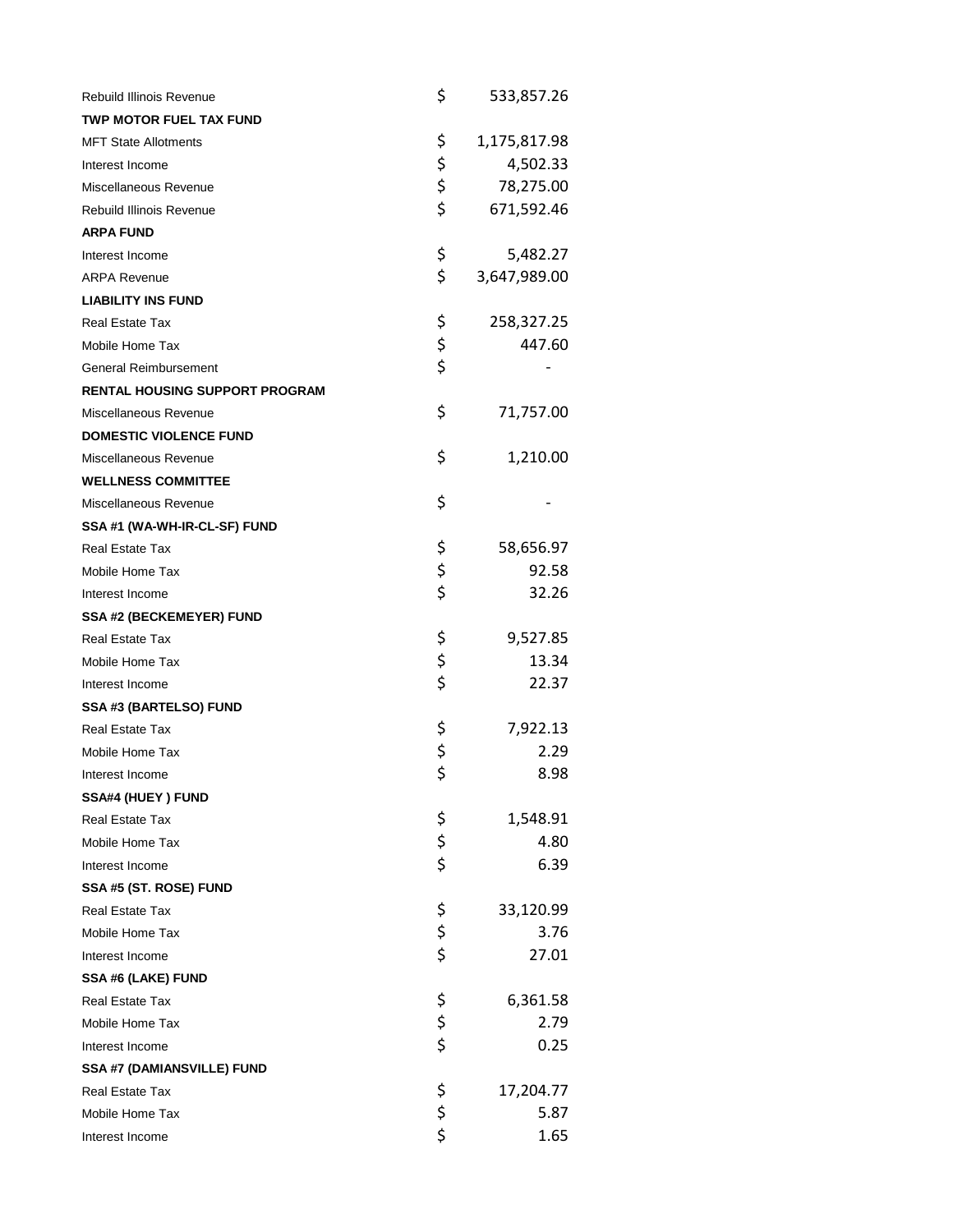| SSA #8 (ALBERS) FUND                |                  |
|-------------------------------------|------------------|
| <b>Real Estate Tax</b>              | \$<br>45,523.65  |
| Mobile Home Tax                     | \$<br>18.86      |
| Interest Income                     | \$<br>12.96      |
| SSA #9 (NEW BADEN) FUND             |                  |
| <b>Real Estate Tax</b>              | \$<br>96,662.89  |
| Mobile Home Tax                     | \$<br>137.71     |
| Interest Income                     | \$<br>2.34       |
| SSA #10 (LOOKING GLASS) FUND        |                  |
| <b>Real Estate Tax</b>              | \$<br>58,351.13  |
| Mobile Home Tax                     | \$<br>23.76      |
| Interest Income                     | \$<br>7.18       |
| SSA #11 (GERMANTOWN TWP)            |                  |
| Real Estate Tax                     | \$<br>35,759.96  |
| Mobile Home Tax                     | \$<br>1.88       |
| Interest Income                     | \$<br>10.74      |
| <b>SSA #12 (GERMANTOWN VILLAGE)</b> |                  |
| <b>Real Estate Tax</b>              | \$<br>33,641.64  |
| Mobile Home Tax                     | \$<br>18.48      |
| Interest Income                     | \$<br>8.60       |
| SSA #13 (AVISTON)                   |                  |
| <b>Real Estate Tax</b>              | \$<br>46,621.33  |
| Mobile Home Tax                     | \$<br>4.49       |
| Interest Income                     | \$<br>9.00       |
| SSA #14 (CITY OF TRENTON)           |                  |
| <b>Real Estate Tax</b>              | \$<br>110,601.89 |
| Mobile Home Tax                     | \$<br>28.19      |
| Interest Income                     | \$               |
| SSA #15 (SUGAR CREEK TWP)           |                  |
| Real Estate Tax                     | \$<br>64,100.12  |
| Mobile Home Tax                     | \$<br>23.34      |
| Interest Income                     | \$<br>6.23       |
| SSA #16 (EASTFORK/MERIDIAN)         |                  |
| Real Estate Tax                     | \$<br>9,647.87   |
| Mobile Home Tax                     | \$<br>11.98      |
| Interest Income                     | \$<br>90.72      |
| <b>INHERITANCE TAX FUND</b>         |                  |
| <b>Inheritance Tax Payements</b>    | \$               |
| Interest Income                     | \$               |
| SSA #18 (BREESE)                    |                  |
| Real Estate Tax                     | \$<br>126,217.71 |
| Mobile Home Tax                     | \$<br>56.25      |
| Interest Income                     | \$<br>74.67      |
| SSA #19 (CARLYLE)                   |                  |
| Real Estate Tax                     | \$<br>74,233.87  |
| Mobile Home Tax                     | \$<br>150.99     |
| Interest Income                     | \$<br>96.31      |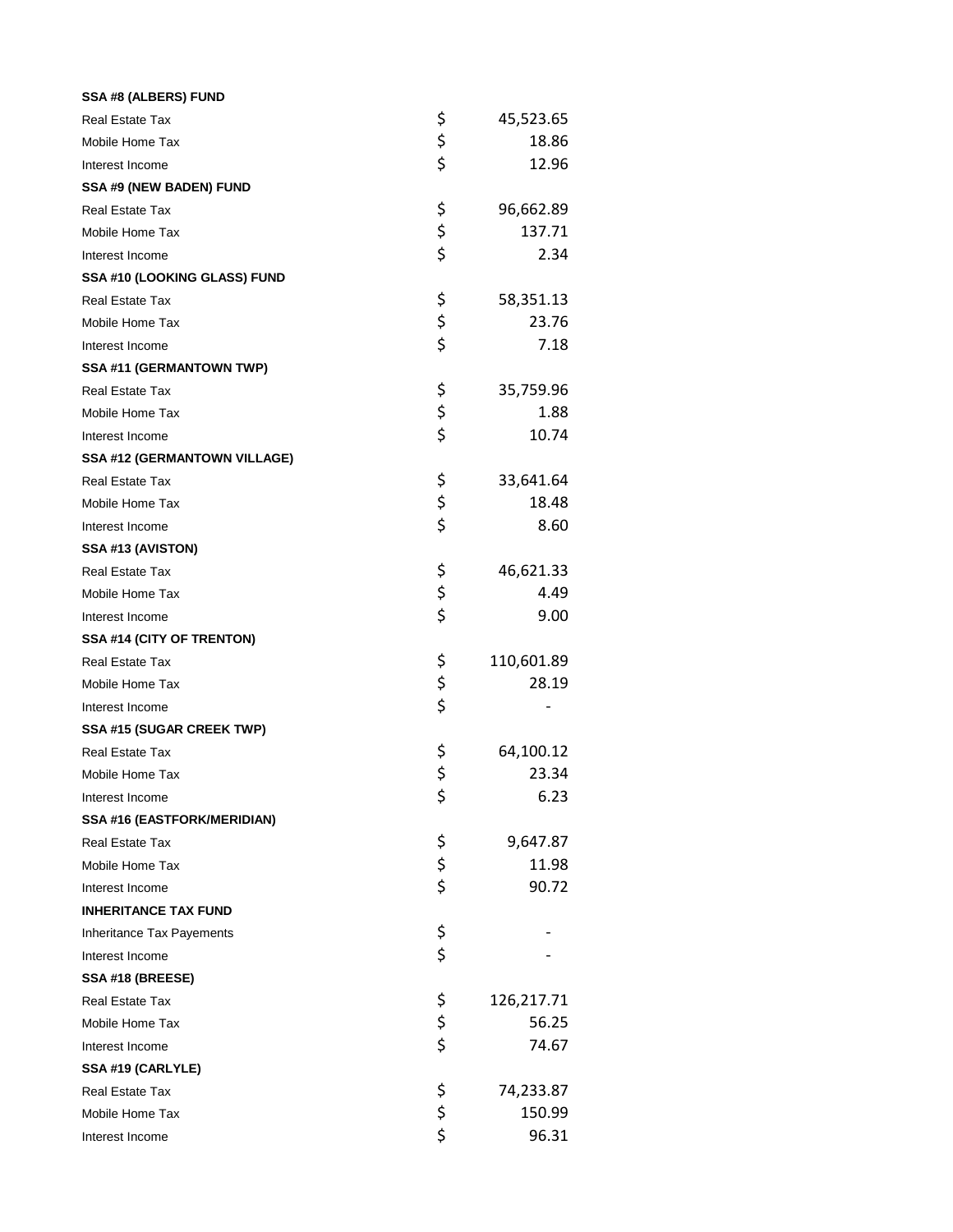| <b>UCC FEES FUND</b>                   |          |            |
|----------------------------------------|----------|------------|
| <b>Miscellaneous Fees</b>              | \$       |            |
| <b>CIR CLK/SHERIFF MEDICAL FUND</b>    |          |            |
| <b>Medical Costs</b>                   | \$       | 4,295.85   |
| <b>Transfer From General Fund</b>      | \$       |            |
| <b>RECORDER'S INST FUND</b>            |          |            |
| Miscellaneous Fees                     | \$       | 120,514.71 |
| Miscellaneous (Tapestry)               | \$       | 14,112.19  |
| <b>CHILD SUPPORT FUND</b>              |          |            |
| <b>General Reimbursement</b>           | \$       |            |
| Miscellaneous Revenue                  | \$       | 19,611.72  |
| <b>AUTOMATION FUND</b>                 |          |            |
| General Reimbursement                  | \$       |            |
| Miscellaneous Revenue                  | \$       | 39,411.07  |
| <b>JUDICIAL SECURITY FUND</b>          |          |            |
| Miscellaneous Fees                     | \$       | 123,059.68 |
| <b>Transfer to General</b>             | \$       |            |
| Covid 19 Reimb                         | \$       |            |
| <b>CIRT EQUIPMENT</b>                  |          |            |
| <b>Miscellaneous Fees</b>              | \$       |            |
| Miscellaneous Revenue                  | \$       |            |
| SSA #17 (BREESE TWP)                   |          |            |
| <b>Real Estate Tax</b>                 | \$       | 45,213.67  |
| Mobile Home Tax                        |          | 7.82       |
| Interest Income                        | \$\$\$   | 10.03      |
| Miscellaneous Revenue                  |          |            |
| PROBATION FELONY DNA FUND              |          |            |
| Miscellaneous Revenue                  | \$       |            |
| <b>DNA ID FUND</b>                     |          |            |
| <b>Miscellaneous Fees</b>              | \$       |            |
| <b>DOCUMENT STORAGER FUND</b>          |          |            |
| Miscellaneous Fees                     | \$       | 49,482.23  |
| <b>PROBATION SERVICE FUND</b>          |          |            |
| Misccellaneous Fees                    | \$       | 98,829.07  |
| Juvenile Redeploy                      | \$       | 90,281.68  |
| <b>PROBATION ELECTRONIC MONITORING</b> |          |            |
| <b>Elec Monitoring Fees</b>            | \$       | 4,765.00   |
| PROBATION DRUG TESTING FUND            |          |            |
| Drug Testing Fees                      | \$       | 9,482.16   |
| <b>COUNTY COURT FEES FUND</b>          |          |            |
| <b>Miscellaneous Fees</b>              |          | 37696.77   |
| <b>BUILDING FUND</b>                   |          |            |
| Interest Income                        |          | 0          |
| <b>Trsf from Health</b>                |          | 0          |
| Miscellaneous Revenue/Gaming           | \$       | 65,078.31  |
| <b>Transfer from Debt</b>              | \$<br>\$ |            |
| <b>Transfers From General</b>          |          |            |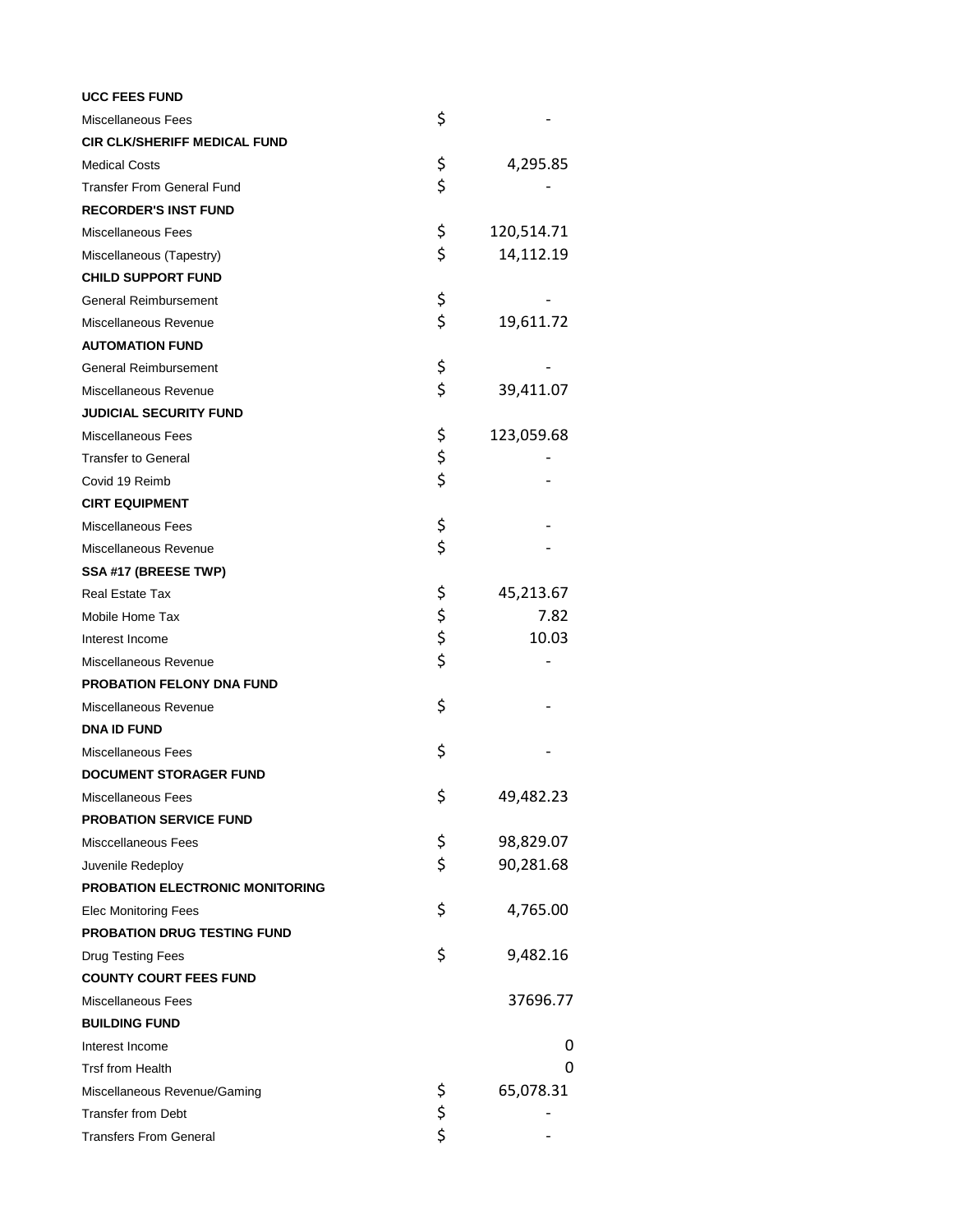| <b>PROBATION REDEPLOY GRANTS</b>  |          |            |
|-----------------------------------|----------|------------|
| <b>Transfer From General Fund</b> | \$       |            |
| Juvenile Redeploy                 | \$       |            |
| <b>Adult Redeploy</b>             | \$       |            |
| <b>GIS MAPPING</b>                |          |            |
| <b>Mapping Fees</b>               | \$       | 123,900.00 |
| Miscellaneous Revenue             |          |            |
| Grant                             | \$\$\$   |            |
| Loan Repayment-gis                |          |            |
| 911 EMERGENCY TELE SERV. TAX      |          |            |
| <b>General Reimbursement</b>      | \$       | 348,342.51 |
| Interest Income                   |          | 6,111.60   |
| 911 Emer Tele Serv Tax            | らさ       | 23,828.00  |
| <b>Wireless Service Tax</b>       |          | 537,706.22 |
| Miscellaneous                     | \$       | 2,114.91   |
| <b>CDAP RECAPTURED FUND</b>       |          |            |
| Interest Income                   | \$       |            |
| All Smiles Daycare                | \$       | 6,655.20   |
| PUBLIC DEFENDER AUTOMATION        |          |            |
| <b>Miscellaneous Fees</b>         | \$       | 308.54     |
| <b>VITAL RECORDS FUND</b>         |          |            |
| Miscellaneous Fees                | \$       | 13,803.00  |
| <b>Grant Revenue</b>              | \$       |            |
| <b>Transfer From General Fund</b> | \$       |            |
| <b>IND. PARK RECAP #2 FUND</b>    |          |            |
| Interest Income                   | \$       |            |
| <b>MAPPING FUND</b>               |          |            |
| <b>Mapping Fees</b>               | \$       | 3,696.62   |
| <b>Transfer From General Fund</b> | \$       |            |
| D.A.R.E. FUND                     |          |            |
| Interest Income                   | \$       | 30.24      |
| Miscellaneous Revenue             | \$       |            |
| <b>OIL/SALES TAX INCOME</b>       |          |            |
| Interest Income                   | \$       | 394.74     |
| Miscellaneous Revenue             |          | 26,830.00  |
| <b>Gas Royalty</b>                | \$ \$ \$ |            |
| Oil Surplus/coal Rights           |          | 37,226.25  |
| <b>Investment Revenue</b>         |          |            |
| <b>STS. ATTY AUTOMATION FUND</b>  |          |            |
| Miscellaneous Fees                | \$       | 698.54     |
| <b>PROBATION OPERATION</b>        |          |            |
| <b>Miscellaneous Fees</b>         | \$       | 2,003.81   |
| <b>BUILDING LEASE FUND/JAIL</b>   |          |            |
| Real Estate Tax                   | \$       |            |
| Mobile Home Tax                   | \$       |            |
| <b>CLINTON CO. WAR MEMORIAL</b>   |          |            |
| Interest Income                   | \$       | 9.25       |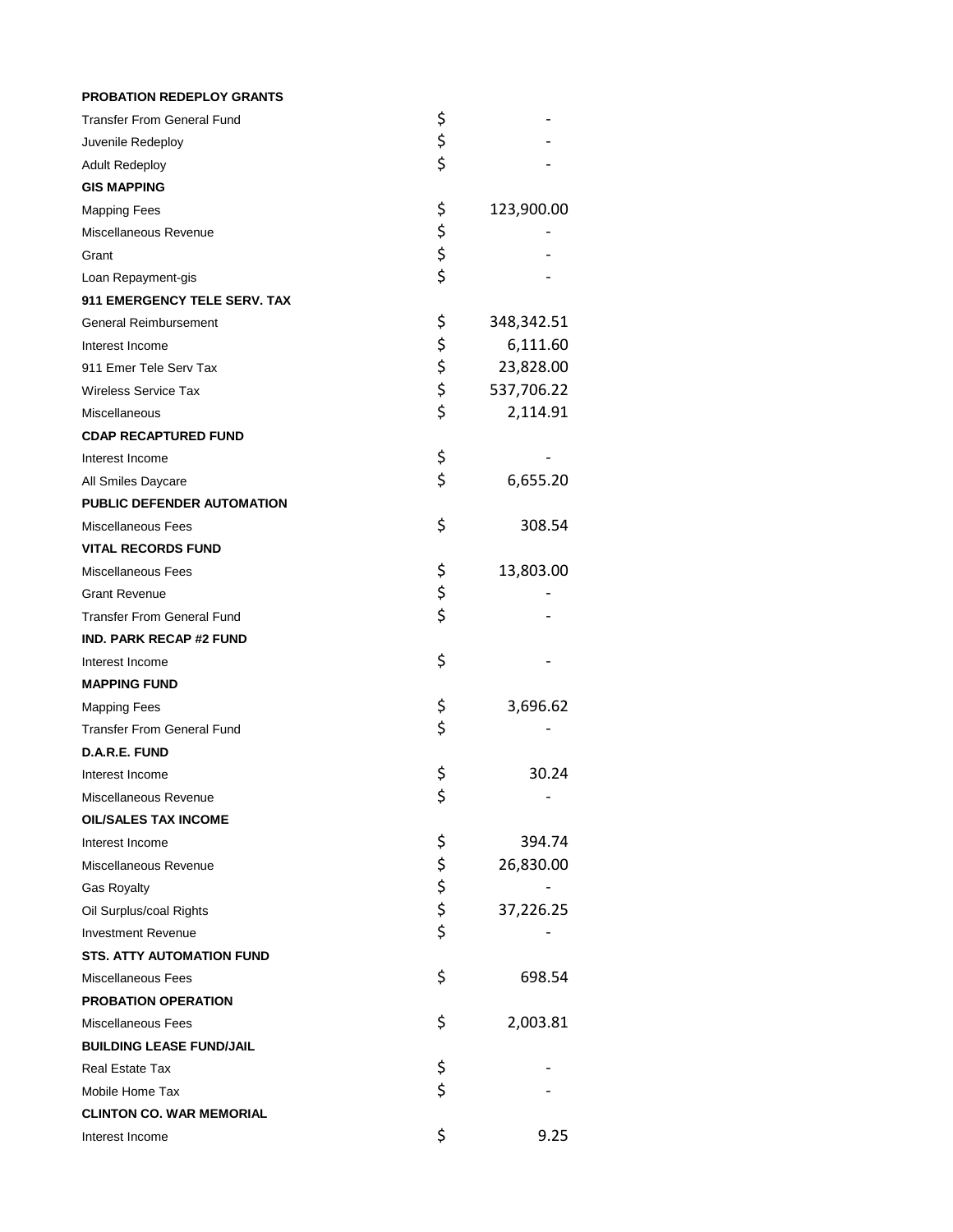| Misc. Revenue                     | \$       |            |
|-----------------------------------|----------|------------|
| PROBATION BOOK FEES FUND          |          |            |
| Miscellaneous Fees                | \$       |            |
| <b>ACCRUED LEAVE FUND</b>         |          |            |
| <b>Miscellaneous Fees</b>         | \$       |            |
| <b>Transfer From General Fund</b> | \$       |            |
| <b>TREAS. SALE OF ERROR FUND</b>  |          |            |
| Miscellaneous Fees                | \$       | 1,550.00   |
| Interest Income                   | \$       | 56.87      |
| <b>Transfer From General Fund</b> | \$       |            |
| <b>SELF-INS, BOND FUND</b>        |          |            |
| Real Estate Tax                   | \$       |            |
| Mobile Home Tax                   |          | 5.11       |
| <b>Grant Revenue</b>              | \$<br>\$ |            |
| Interest Income                   | \$       | 140.40     |
| <b>PROPERTY REMEDIATION FUND</b>  |          |            |
| Trsf from Oil Surplus Fund        | \$       |            |
| <b>SEX OFFENDERS FEES FUND</b>    |          |            |
| <b>Miscellaneous Fees</b>         | \$       | 310.00     |
| <b>Transfer From General Fund</b> | \$       |            |
| <b>VICTIM IMPACT FUND</b>         |          |            |
| Miscellaneous Fees                | \$       | 60.00      |
| <b>CORONER COLLECTION FEES</b>    |          |            |
| Interest Income                   | \$       |            |
| Miscellaneous Revenue             | \$       | 10,708.37  |
| <b>COUNTY COAL RIGHTS</b>         |          |            |
| Interest Income                   | \$       |            |
| Miscellaneous Revenue             | \$       |            |
| <b>CIVIL DEFENSE GRANT FUND</b>   |          |            |
| <b>Grant And Aid Revenues</b>     | \$       |            |
| <b>CLINTON COUNTY HEALTH INS.</b> |          |            |
| <b>General Reimbursement</b>      | \$       | 819,672.88 |
| Interest Income                   | \$       | 65.42      |
| Miscellaneous Revenue             | \$       |            |
| TRANS. SAFETY HWY HIRE-BACK       |          |            |
| Miscellaneous Revenue             | \$       | 439.00     |
| CIR. CT. CLK. OPER. & ADM FUND    |          |            |
| Miscellaneous Revenue             | \$       | 11,751.11  |
| <b>ELECTRONIC CITATION FEE</b>    |          |            |
| Miscellaneous Revenue             | \$       | 7,824.40   |
| <b>DRUG COURT</b>                 |          |            |
| Miscellaneous Revenue             | \$       | 8,086.39   |
| <b>ANIMAL CONTROL-RABIES FUND</b> |          |            |
| Miscellaneous Revenue             | \$       | 9,800.40   |
| <b>Grant Revenue</b>              | \$ \$ \$ |            |
| <b>Transfer From General Fund</b> |          |            |
| Rabies Fd Dog Registration        |          | 82,941.75  |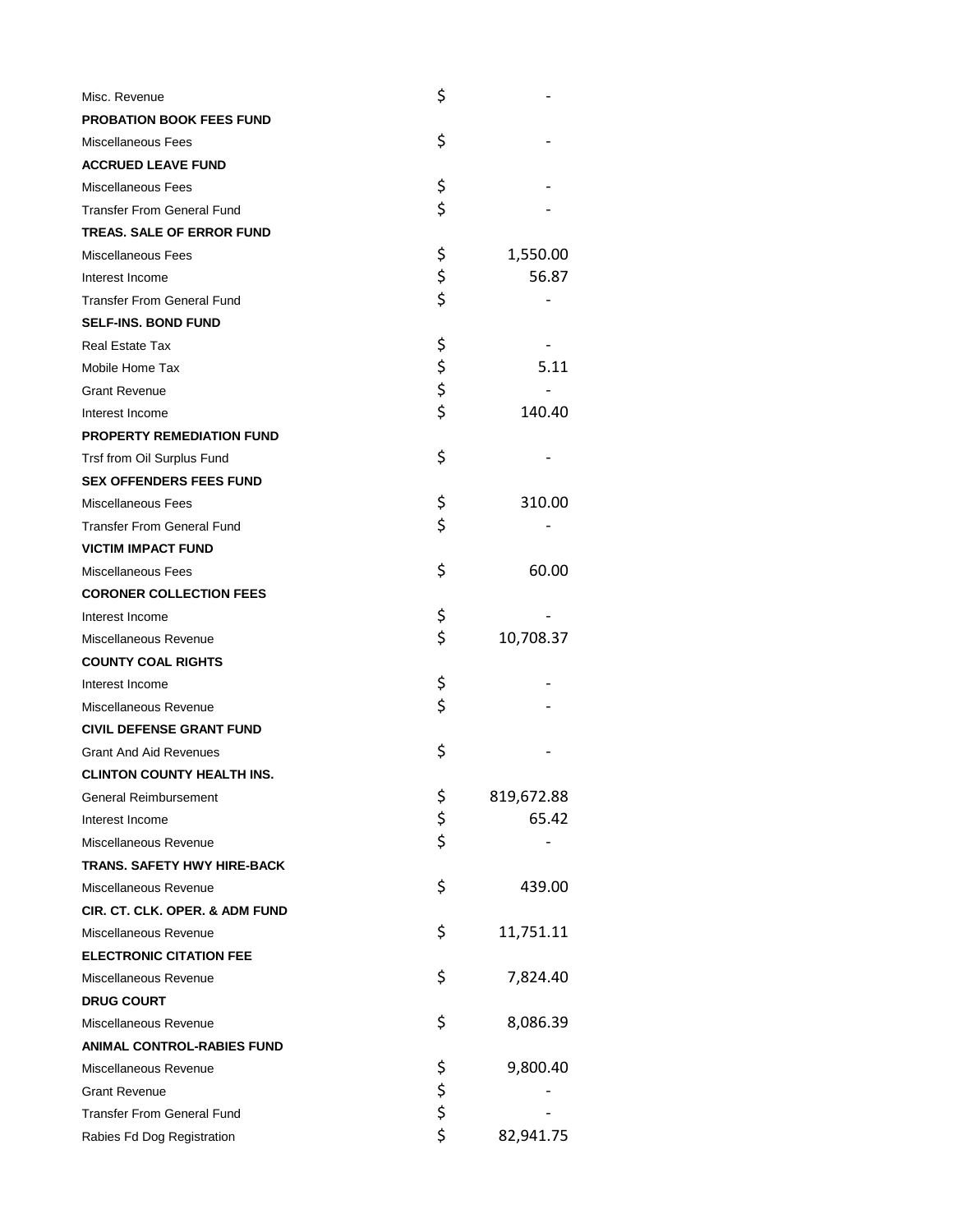| <b>COUNTY HWY #28 FUND</b>                                 |          |               |
|------------------------------------------------------------|----------|---------------|
| <b>Real Estate Tax</b>                                     | \$       | 417,236.63    |
| Mobile Home Tax                                            | \$       | 588.86        |
| Sales Tax                                                  |          |               |
| Interest Income                                            | \$<br>\$ |               |
| Deposit/Rental/Reimbursement                               | \$       | 595,243.26    |
| Sign Grant                                                 |          |               |
| <b>COUNTY HWY - #28E FUND</b>                              |          |               |
| <b>Real Estate Tax</b>                                     | \$       | 196,128.69    |
| Mobile Home Tax                                            | \$       |               |
| Interest Income                                            | \$       |               |
| Deposit/Rental/Reimbursement                               | \$       |               |
| <b>CO. HIGHWAY - CO BRIDGE FUND</b>                        |          |               |
| <b>Real Estate Tax</b>                                     | \$       | 99,820.01     |
| Mobile Home Tax                                            | \$       | 98.23         |
| Interest Income                                            | \$       |               |
| Deposit/Rental/Reimbursement                               | \$       | 8,170.50      |
| <b>CO HIGHWAY - HIGHWAY ENG FUND</b>                       |          |               |
| Interest Income                                            | \$       |               |
| Deposit/Rental/Reimbursement                               | \$       | 20,680.62     |
| <b>CO HIGHWAY - FAS MATCH FUND</b>                         |          |               |
| <b>Real Estate Tax</b>                                     | \$       | 200,681.84    |
| Mobile Home Tax                                            | \$       | 222.65        |
| Interest Income                                            | \$       |               |
| Deposit/Rental/Reimbursement                               | \$       |               |
| <b>FUND #341</b>                                           |          |               |
| Interest Income                                            | \$       | 358.68        |
| Tow & Storage Fees                                         | \$       |               |
| Miscellaneous Revenue                                      |          |               |
| <b>Auction Sales Proceeds</b>                              | \$<br>\$ |               |
| <b>Enforcement Fees</b>                                    | \$       | 76,053.63     |
| <b>STS ATTY DRUG FUND</b>                                  |          |               |
| Miscellaneous Revenue                                      | \$       | 137.62        |
| <b>COLLECT-REAL ESTATE TAX FUND</b>                        |          |               |
| Interest Income                                            | \$       | 536.16        |
| <b>COLLECTOR-MOBILE HOME TAX</b>                           |          |               |
| Interest Income                                            | \$       | 1.70          |
| <b>TOTAL REVENUES</b>                                      | \$       | 17,160,392.47 |
| <b>PROPERTY TAX COLLECTED &amp; DISBURSED</b>              |          |               |
| (INCLUDING SSA'S)                                          |          | 112957.26     |
| <b>MOBILE HOME PRIVILEGE TAX COLLECTED &amp; DISBURSED</b> |          |               |
| (INCLUDING SSA'S)                                          | \$       | 2,050.10      |
| <b>Employee Salary</b>                                     |          |               |
| <b>Employee Name Job Description Gross Salary</b>          |          |               |
| ALBERS, VICKY                                              | \$       | 61,549.10     |
| ALBERTERNST, JOSHUA D Patrol Deputy                        | \$       | 82,347.21     |
|                                                            |          |               |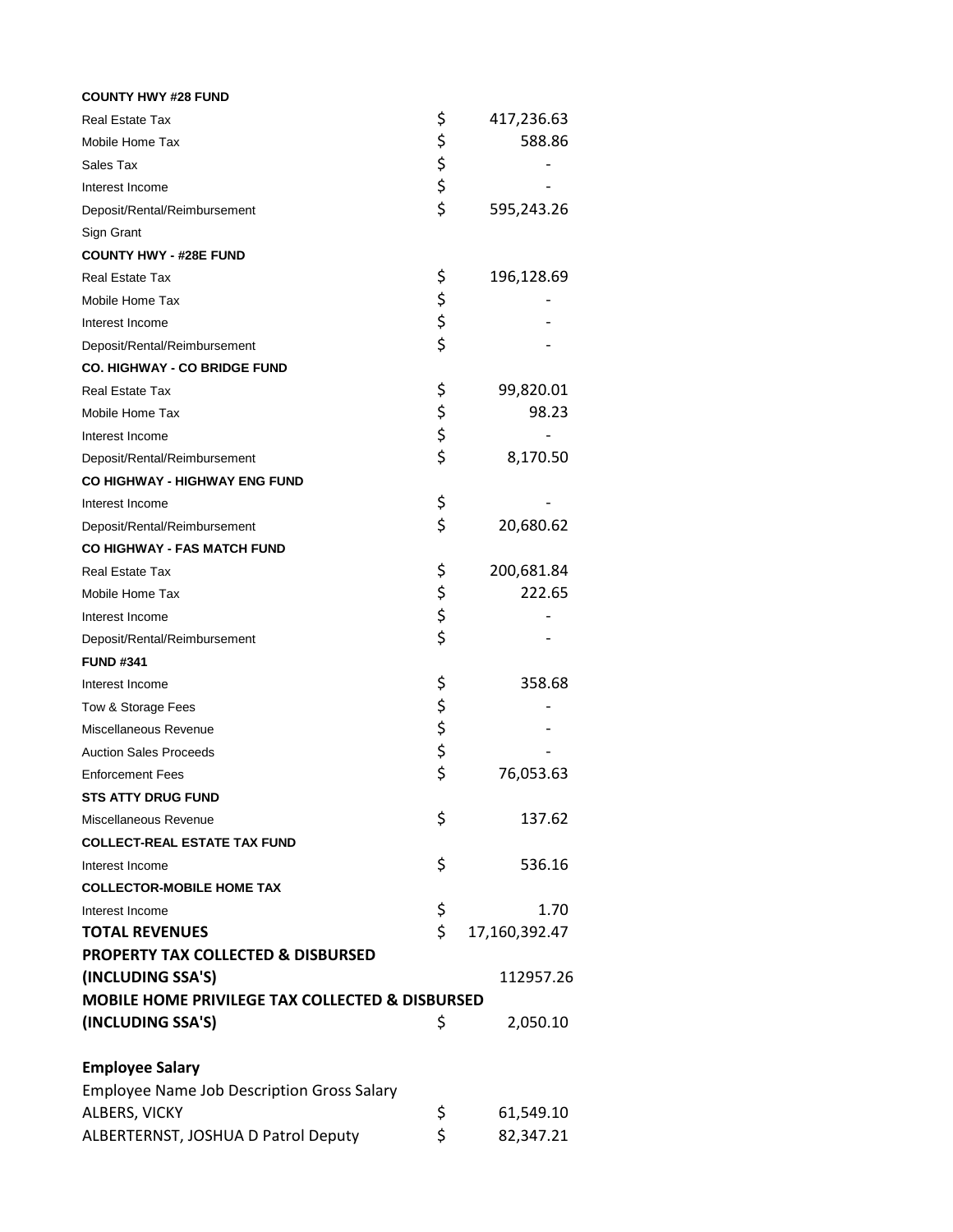| ARNOLD, MICHAEL L Corrections                 | \$<br>70,316.14  |
|-----------------------------------------------|------------------|
| <b>ASHLEY, SARAH Corrections</b>              | \$<br>20,734.00  |
| <b>BANGE, JASON Patrol</b>                    | \$<br>650.00     |
| <b>BECHERER, CHARLES J Patrol Deputy</b>      | \$<br>3,308.78   |
| BECHERER, TRAVIS W Patrol Deputy              | \$<br>72,453.73  |
| BECKEMEYER, DONALD L Highway                  | \$<br>54,204.97  |
| BECKER, BRYANNA M Animal Control              | \$<br>43,700.80  |
| <b>BECKER, JEAN E Clerk HRS</b>               | \$<br>46,443.67  |
| BECKER, RONALD J Highway                      | \$<br>80,329.60  |
| <b>BECKMANN, ALLEN Security</b>               | \$<br>19,668.65  |
| BEHRENS, DANIEL L Engineer                    | \$<br>111,516.32 |
| BEHRENS, HEATHER L Dispatcher                 | \$<br>70,685.82  |
| BERRY, JOE D Lake Patrol                      | \$<br>160.00     |
| <b>BOOK, JESSICA L Asst States Attorney</b>   | \$<br>75,000.12  |
| <b>BOOTH, TAMMY Clerk/Cartographer</b>        | \$<br>48,630.40  |
| <b>BRANDMEYER, JOSEPH States Attorney</b>     | \$<br>137,093.98 |
| <b>BRANDMEYER, LUKE G Corrections</b>         | \$<br>66,678.05  |
| <b>BRANDMEYER, RANDAL J Probation Officer</b> | \$<br>11,752.56  |
| <b>BREINER, LORI Chief Deputy</b>             | \$<br>42,536.67  |
| <b>BRICKEY BROWN, CASSANDRA Corrections</b>   | \$<br>61,987.92  |
| <b>BRINKMANN, JANINE Chief Deputy</b>         | \$<br>43,409.69  |
| <b>BRONKE, DANIEL M Asst States Attorney</b>  | \$<br>21,057.78  |
| <b>BROUGH, STEPHEN A Transport</b>            | \$<br>1,688.66   |
| <b>BUEHLER, JASON L Corrections</b>           | \$<br>75,154.34  |
| <b>BUSS, COURTNEY Clerk</b>                   | \$<br>4,441.60   |
| <b>CAGLE, THOMAS M Transport</b>              | \$<br>470.26     |
| <b>CAMPBELL, MIRANDA Corrections</b>          | \$<br>64,726.93  |
| CASSIE, MARY JO Peer Counselor                | \$<br>1,760.50   |
| COURTIAL, TAMI Legal Secretary                | \$<br>41,739.54  |
| DAIBER, BROOKE N Corrections                  | \$<br>35,260.50  |
| DAIBER, PATRICIA Clerk                        | \$<br>8,694.55   |
| DANBACK, MORGAN Corrections                   | \$<br>26,887.00  |
| DAVIS, KEVIN M Patrol Deputy HRS              | \$<br>71,515.57  |
| DEERING, RUTH ANN Chief Deputy                | \$<br>47,929.92  |
| DIEKEMPER, BRIAN T Highway                    | \$<br>56,557.03  |
| DIETZEL, VIRGINIA M Clerk/Cartographer        | \$<br>43,019.20  |
| DITTMAN, TARA L Clerk                         | \$<br>11,854.62  |
| DUGGER, TAMRA Registered Nurse                | \$<br>9,242.65   |
| EDWARDS, ELLIE Dispatcher                     | \$<br>7,220.50   |
| EILERS, DALE Highway Snowbird                 | \$<br>400.00     |
| ELLING, DOROTHY Clerk                         | \$<br>40,935.53  |
| <b>ELLIS, THOMAS G Patrol Deputy</b>          | \$<br>3,089.27   |
| <b>EMIG, CORY N Corrections</b>               | \$<br>24,636.50  |
| <b>FAULKNER, JACEY E Corrections</b>          | \$<br>61,198.80  |
| FERNANDEZ, SANDRA Probation Officer           | \$<br>38,104.36  |
| FOSTER, CHRISTY A Probation Officer           | \$<br>49,672.00  |
| FREEMAN, STEWART A Public Defender            | \$<br>163,031.22 |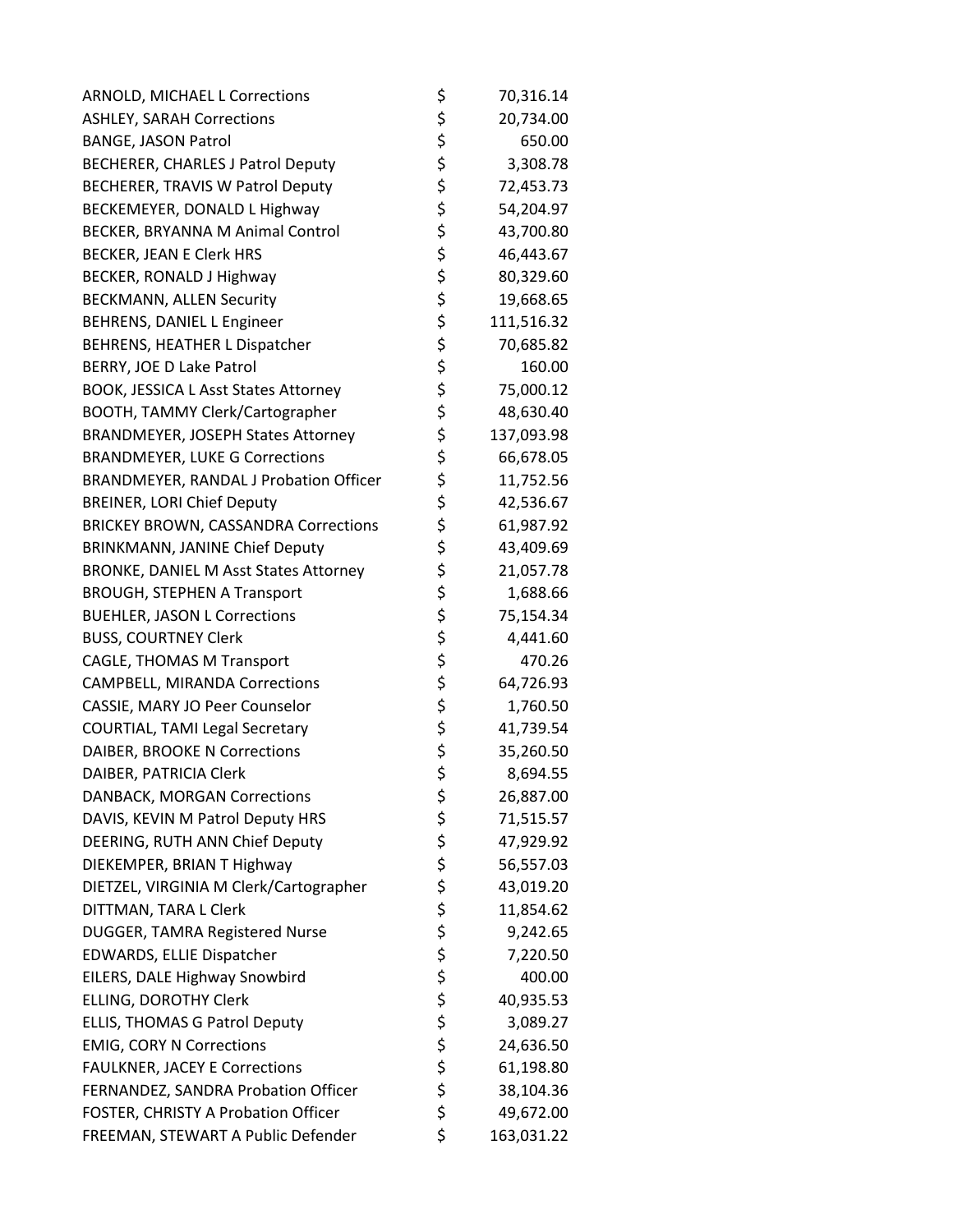| FROHN, CRAIG Corrections                   | \$       | 66,781.14 |
|--------------------------------------------|----------|-----------|
| FUEHNE, TIMOTHY Maintenance                | \$       | 39,339.68 |
| <b>GENT, ALEXA R Clerk</b>                 | \$       | 6,124.56  |
| <b>GEORGE, CATHY Clerk</b>                 | \$       | 13,344.50 |
| <b>GERDES, ROBERT Transport</b>            | \$       | 1,809.78  |
| <b>GILBERT, KELLI Clerk</b>                | \$       | 1,830.43  |
| <b>GOESTENKORS, ASHLEY Legal Secretary</b> | \$       | 47,361.22 |
| <b>GRUENKE, DOUGLAS States Attorney</b>    | \$       | 44,993.42 |
| HALL, RACHEL Probation Officer             | \$       | 6,403.20  |
| HAMILTON, ELISHA Dispatcher                | \$       | 58,551.39 |
| HANSEN, BRIAN P. Corrections               | \$       | 70,538.06 |
| HARRELL, WILLIAM Transport                 | \$       | 3,120.82  |
| HAWES, MICHELLE Registered Nurse           | \$       | 54,766.41 |
| HEIMANN, JANET R. Board of Review          | \$       | 13,250.04 |
| HEINZMANN, NELSON County Board             | \$       | 6,667.20  |
| HEMKER, MARY Chief Deputy                  | \$       | 42,153.47 |
| HEMKER, TRAVIS Zoning Board                | \$       | 913.92    |
| HEMPEN, JORDAN Dispatcher                  | \$       | 66,636.32 |
| <b>HENDERSON, PAUL Security</b>            | \$       | 22,188.00 |
| HEWLETT, KAMRYN L Dispatcher               | \$       | 54,407.31 |
| HILMES, TRAVIS Corrections PT              | \$       | 26,170.88 |
| HIM, VICTORIA Clerk                        | \$       | 17,844.70 |
| HODGES, JORDAN T. Patrol Deputy            | \$       | 69,706.69 |
| HOLTHAUS, BRYAN Clerk                      | \$       | 277.60    |
| HOLTON, WENDY R Dispatcher                 | \$       | 2,737.00  |
| HORTON, RACHELE N Clerk                    | \$       | 41,662.40 |
| HOSTO, DONNA M Clerk                       | \$       | 9,473.10  |
| HUDSPETH, JOHN States Attorney             | \$       | 1,810.20  |
| HURST, NOLAN R Clerk                       | \$       | 1,145.10  |
| ISAAK, SARAH E Registered Nurse            | \$       | 50,534.52 |
| JOHNSON, DRU Corrections                   | \$       | 2,884.00  |
| JOHNSON, JASON T Corrections               | \$       | 10,951.50 |
| JOHNSON, LARRY A County Board              | \$       | 8,548.77  |
| KAMPWERTH, DALE Transport                  | \$       | 99.76     |
| KAMPWERTH, TERRY D Highway                 | \$       | 56,403.65 |
| KELLY, MELISSA Dispatcher                  | \$       | 1,526.00  |
| KENNER, DIANA R. Clerk                     | \$       | 31,603.18 |
| KESERAUSKIS, KELLY L Dispatcher            | \$       | 64,425.49 |
| KIEFER, WAYNE F Board of Review            | \$       | 14,250.00 |
| KLEBER, SCOTT A Highway                    | \$       | 56,940.31 |
| KLEIBOEKER, JAMES Animal Control           | \$       | 13,793.50 |
| KLOECKNER, RODNEY J Circuit Clerk          | \$       | 71,467.14 |
| KNOLHOFF, BRADLEY County Board             | \$       | 5,360.00  |
| KNOLHOFF, GARY A Zoning Board              |          | 856.24    |
| KNOLHOFF, KENNETH County Board             | \$<br>\$ | 2,591.04  |
| KNOX, CARRESE Clerk                        | \$       | 43,201.60 |
| KNUF, KATHIE L Clerk                       | \$       | 2,008.27  |
|                                            |          |           |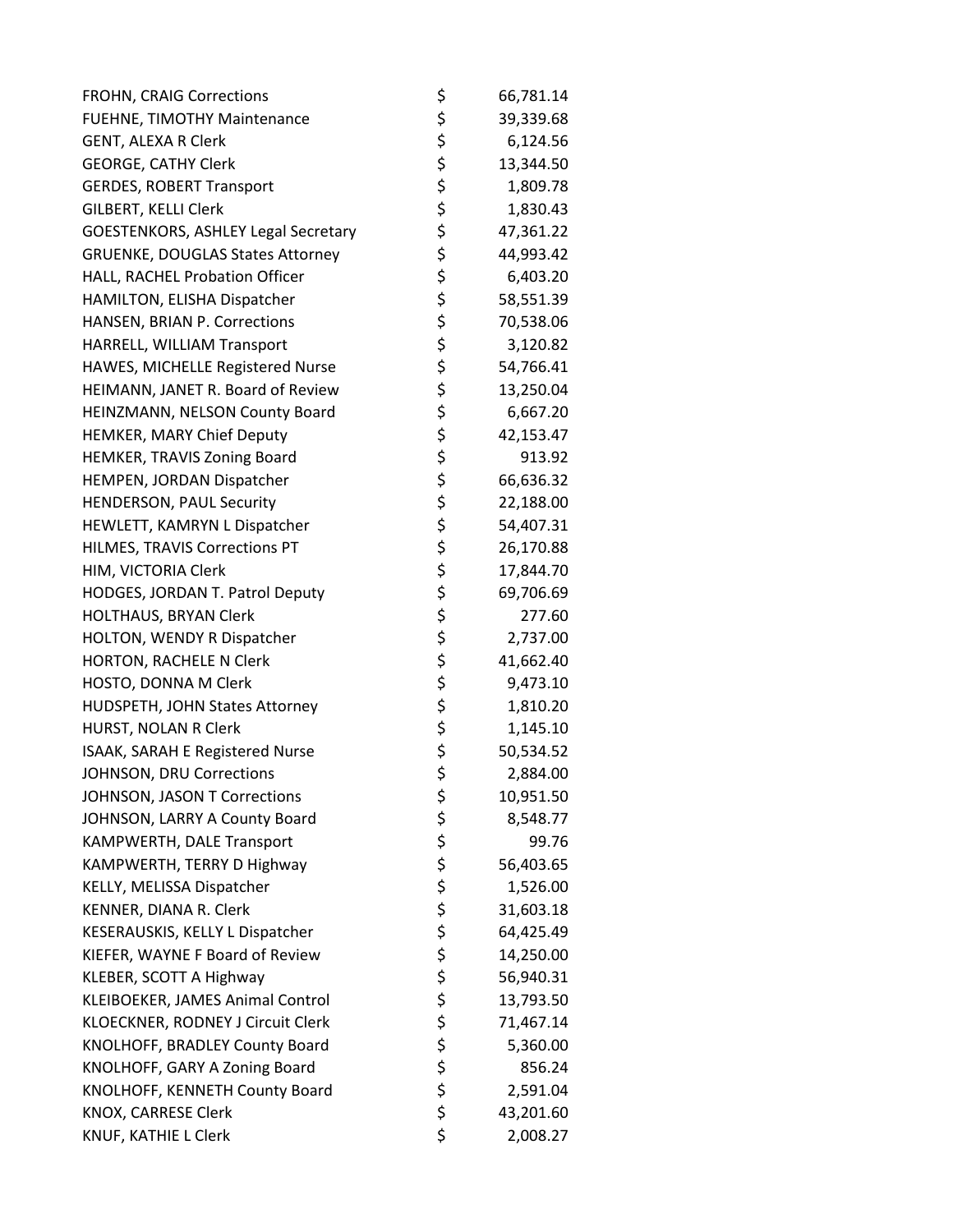| KOHRMANN, ADISON M. Clerk                  | \$       | 1,687.28  |
|--------------------------------------------|----------|-----------|
| KOHRMANN, IRMA R. Chief Deputy             | \$       | 47,605.12 |
| KRAUSZ, BRIAN R Zoning Board               | \$       | 1,189.44  |
| KRAUSZ, RAY A. Farmland Review Board       | \$       | 80.00     |
| KREKE, MICHAEL County Board                | \$       | 9,813.40  |
| KRIEGER, BEVERLEY A. Clerk                 | \$       | 12,864.19 |
| KROHN, KRISTINA L Dispatcher               | \$       | 168.38    |
| <b>KRUSE, WAYNE R Engineer</b>             | \$       | 64,729.54 |
| KUHL, MICHAEL D Transport                  | \$       | 400.00    |
| KUHN, NADINE E Clerk                       | \$       | 38,279.09 |
| LAMPE-KEIL, SHARON Registered Nurse        | \$       | 28,380.38 |
| LECROY, JONATHAN Transport                 | \$       | 128.26    |
| LEDBETTER, JORDAN M Patrol                 | \$       | 72,160.41 |
| LEIDEL, CHRIS Health Dept Administrator    | \$       | 60,384.56 |
| LITTEKEN, KRISTAL Maintenance              | \$       | 34,752.47 |
| LITTEKEN, MARK Zoning Board                | \$       | 1,041.60  |
| LODDEKE, BREANN R. Clerk                   | \$       | 5,348.14  |
| LOEPKER, KENNETH A Security                | \$       | 16,085.89 |
| LUITJOHAN, DIANE M Executive Secretary     | \$       | 46,999.94 |
| MACKE, ELLIE Dispatcher                    | \$       | 40,173.70 |
| MARKUS, KYLE L Dispatcher                  | \$       | 78,971.92 |
| MARTIN, JILL L Clerk                       | \$       | 35,108.40 |
| MARTINEZ-GARCIA, GERMAIN Corrections       | \$       | 320.00    |
| MASCHHOFF, KENNETH D. Farmland Review Boar | \$       | 80.00     |
| MAUE, DOUGLAS C County Sheriff             | \$       | 34,607.65 |
| MCCLAREN, ERIC Patrol Deputy               | \$       | 76,941.86 |
| MCCLINE, MARVIS D. Patrol Deputy           | \$       | 70,999.50 |
| MCELROY, STANLEY K Patrol Deputy           | \$       | 84,030.69 |
| MCMINN, BARBARA LOUISE Clerk               | \$       | 45,230.64 |
| MCMINN, DOUGLAS Clerk                      | \$       | 2,663.24  |
| MEADOWS, LAUREN M Dispatcher               | \$       | 3,472.00  |
| MEINHARDT, COURTNEY Dispatcher             | \$       | 9,583.00  |
| MENIETTI, DARLENE K Clerk                  | \$       | 33,555.40 |
| MENSING, LINDA J Supervisor of Assessments | \$       | 71,487.30 |
| MENSING, MONICA G Chief Deputy             | \$       | 42,764.80 |
| MOSS, DENNIS Maintenance                   | \$       | 42,648.18 |
| MOSS, JESSICA M Cook                       | \$       | 39,710.30 |
| MOSS, PHILLIP County Coroner               | \$       | 50,090.68 |
| MUSENBROCK, JANET L. Chief Deputy          | \$       | 43,180.80 |
| NEHRT, JODI A Dispatcher                   | \$       | 77,385.63 |
| NETEMEYER, ROBERT County Board             | \$       | 6,366.26  |
| <b>NOBIS, CORIE Corrections</b>            | \$       | 1,239.00  |
| NORDIKE, KEITH A County Board              | \$       | 3,196.20  |
| PALMER, JORDAN Corrections                 |          | 1,928.50  |
| PARKER, MEGAN Animal Control               | \$<br>\$ | 7,695.00  |
| PEREZ, ALEXIS Dispatcher                   | \$       | 55,912.12 |
| PEREZ, DENNIS R Patrol Deputy              | \$       | 84,095.94 |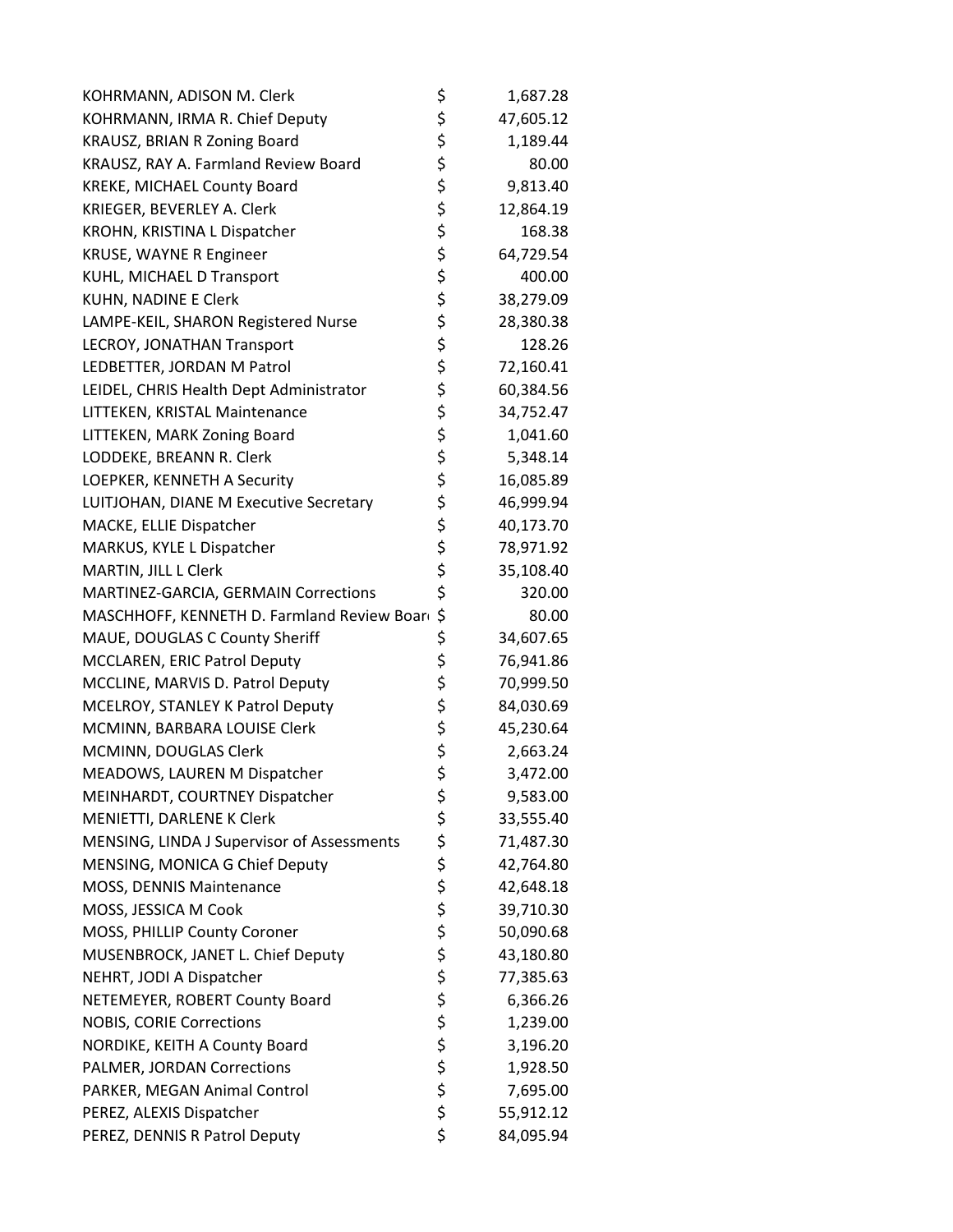| PETERS, JARED J Corrections               | \$<br>6,790.00  |
|-------------------------------------------|-----------------|
| POETTKER, TRICIA Emer Response Coord      | \$<br>28,722.33 |
| POLLMANN, BRENDA M Clerk                  | \$<br>42,244.80 |
| PRATT, JACOB Probation Officer            | \$<br>23,072.00 |
| PRIEBE, JORDYN Clerk                      | \$<br>10,410.01 |
| PRINCE, CYNTHIA M. Chief Deputy           | \$<br>7,496.16  |
| RAPIEN, BRUCE R County Board              | \$<br>3,524.00  |
| RAPIEN, HAYDEN L Corrections              | \$<br>1,280.00  |
| RATERMANN, JOHN Maintenance               | \$<br>39,523.20 |
| REAKA, TEDDY Dispatcher                   | \$<br>952.00    |
| REILMANN, AMBER E Dispatcher              | \$<br>5,159.00  |
| REUSS, MADISON Clerk                      | \$<br>6,124.55  |
| RICHTER, LINDA L Clerk                    | \$<br>44,179.65 |
| RICHTER, NEAL J Engineer                  | \$<br>82,854.44 |
| RIGGS, GABRIELLE K Clerk                  | \$<br>4,367.87  |
| RILEY, PATRICK Security                   | \$<br>15,582.00 |
| RILEY STASER, JAMI S Zoning Administrator | \$<br>63,559.14 |
| ROSS, STACY Clerk                         | \$<br>31,642.35 |
| RUNYON, TONYA M Cook                      | \$<br>18,567.25 |
| SCHLEPER, TIMOTHY M ESDA                  | \$<br>13,269.34 |
| SCHOMAKER, MICHAEL G Highway              | \$<br>58,722.55 |
| SCHUERMANN, GAIL Board of Review          | \$<br>13,250.04 |
| SCHULTE, KYLE W Patrol Deputy             | \$<br>76,868.19 |
| SCHULTZ, MARY Clerk                       | \$<br>3,925.45  |
| SNOW, SARA A Clerk                        | \$<br>1,583.20  |
| SPAUR, JEANETTE M Dispatcher              | \$<br>33,637.17 |
| SPITLER, JEANNA R Clerk                   | \$<br>46,428.00 |
| STALNAKER, CARLA S Probation Officer      | \$<br>81,526.02 |
| <b>STAMPS, HANNAH Clerk</b>               | \$<br>6,929.40  |
| STEINKAMP, JENNIFER Registered Nurse      | \$<br>54,308.80 |
| STERNAU, DAVID Asst States Attorney       | \$<br>51,480.94 |
| STRIEKER, MICHAEL County Board            | \$<br>4,517.78  |
| STROTHEIDE, JANICE K Chief Deputy         | \$<br>44,301.98 |
| STURGEON, DENNIS Probation Officer        | \$<br>36,088.52 |
| SULLIVAN, JAMES County Board              | \$<br>5,516.44  |
| SZATKOWSKI, LISA K Clerk                  | \$<br>4,910.05  |
| TAYLOR, CRAIG County Board                | \$<br>7,359.41  |
| TEBBE, KRISTINE M Clerk                   | \$<br>42,244.81 |
| THOLE, KAY L Chief Deputy                 | \$<br>43,409.60 |
| <b>THOLE, KYLE Corrections</b>            | \$<br>64,911.80 |
| TIMMERMANN, DAVID Zoning Board            | \$<br>987.84    |
| TIMMERMANN, HOLLY A Sanitarian            | \$<br>51,412.80 |
| TIMMERMANN, JARED M Highway               | \$<br>4,264.00  |
| TIMMERMANN, TODD J Patrol Deputy          | \$<br>91,106.31 |
| TOEBEN, ANNE MARIE Clerk                  | \$<br>1,778.39  |
| TOEDTE, JOHN E. Highway                   | \$<br>57,259.19 |
| TOWNE, QUINZOLA Maintenance               | \$<br>36,436.82 |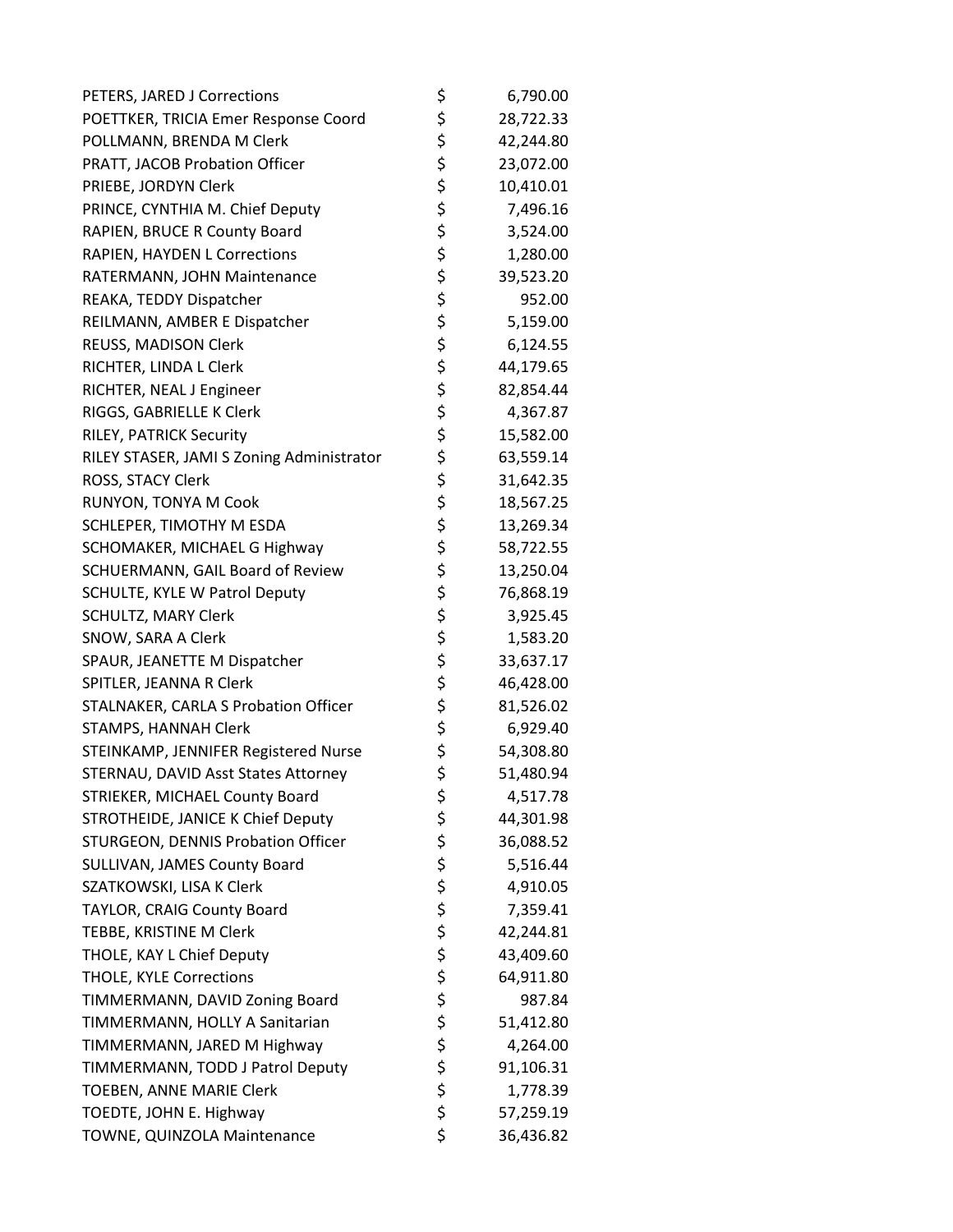| TRAME, DENISE M County Treasurer             | \$          | 71,467.14    |
|----------------------------------------------|-------------|--------------|
| TRAVOUS, DANIEL S Sheriff                    | \$          | 105,851.74   |
| TRAVOUS, DEAN Clerk HRS                      | \$\$\$      | 2,385.63     |
| TWEEDY, CYNTHIA Cook PT                      |             | 3,191.50     |
| VANDORN, KAREN Clerk HRS                     |             | 40,175.36    |
| <b>VERNATTI, JEFFREY M Patrol Deputy HRS</b> | \$          | 80,409.30    |
| VOSS, MARIAN ASST ADMINISTRATOR              |             | 56,065.00    |
| VOSS, NICOLE M Corrections HRS               |             | 66,803.77    |
| VOSS, SCOTT A Patrol Deputy HRS              | ちらさ         | 77,239.15    |
| WADE, WILLIAM L Highway HRS                  |             | 56,985.94    |
| WESSEL, BRYAN K County Board HRS             | \$          | 6,160.00     |
| WHEELAN, HANNAH J Clerk HRS                  |             | 41,877.45    |
| WHEELAN, JEFFREY Highway Snowbird HRS        |             | 400.00       |
| WHITE, JAMES County Board                    | \$\$\$\$    | 3,040.00     |
| WHITNEY, TYLER J Patrol                      |             | 19,043.04    |
| WILMART, MICHAEL Clerk                       | \$          | 11,507.41    |
| WISE, ALLYSON Clerk                          | \$          | 22,182.62    |
| <b>WUEBBELS, KAITLYN Animal Control</b>      | \$          | 19,126.50    |
| WUEBBLES, STEPHANIE N PREVENTION & PREPAR    | \$          | 8,445.11     |
| <b>WUEST, ROBERT Transport</b>               | $rac{5}{5}$ | 961.89       |
|                                              |             |              |
| Total Employees: 210 Total Salaries:         |             | 6,917,241.44 |
| <b>VENDORS UNDER \$1000</b>                  |             | \$128,766.35 |
| <b>YELLOW CHECKS</b>                         |             |              |
| <b>CITY OF BREESE</b>                        | \$          | 115,293.58   |
| <b>MEDSTAR AMBULANCE</b>                     | \$          | 145,383.48   |
| <b>US POSTAL SERVICE</b>                     | \$          | 35,000.00    |
| <b>AS-IS PROPERTIES</b>                      |             | 2,255.54     |
| <b>CC SENIOR SERVICES</b>                    |             | 60,688.00    |
| <b>WESTERN CLIN CO. SENIOR</b>               | \$\$\$      | 60,687.00    |
| <b>CL CO EXTENSION</b>                       | \$          | 162,400.00   |
| VILLAGE OF NEW BADEN 7, 8, 9, 10             | \$          | 218,866.00   |
| <b>CITY OF BREESE #18</b>                    |             | 126,327.67   |
| SUGAR CREEK AMBULANCE 13, 14, 15             | \$<br>\$    | 221,122.00   |
| <b>OIL PROCEEDS</b>                          |             | 66,521.33    |
| <b>CITY OF HIGHLAND 5</b>                    |             | 32,920.00    |
| SANDOVAL FIRE DIST 16                        | \$\$\$      | 9,500.00     |

| 802 NETWORKS, INC                    | \$104,852.00 |
|--------------------------------------|--------------|
| ACORN INTERNET SERVICES              | \$4,769.20   |
| ADVANCED CORRECTIONAL HEALTHCARE INC | \$86,238.55  |
| AFLAC                                | \$3,808,00   |
| AFLAC                                | \$8,780.18   |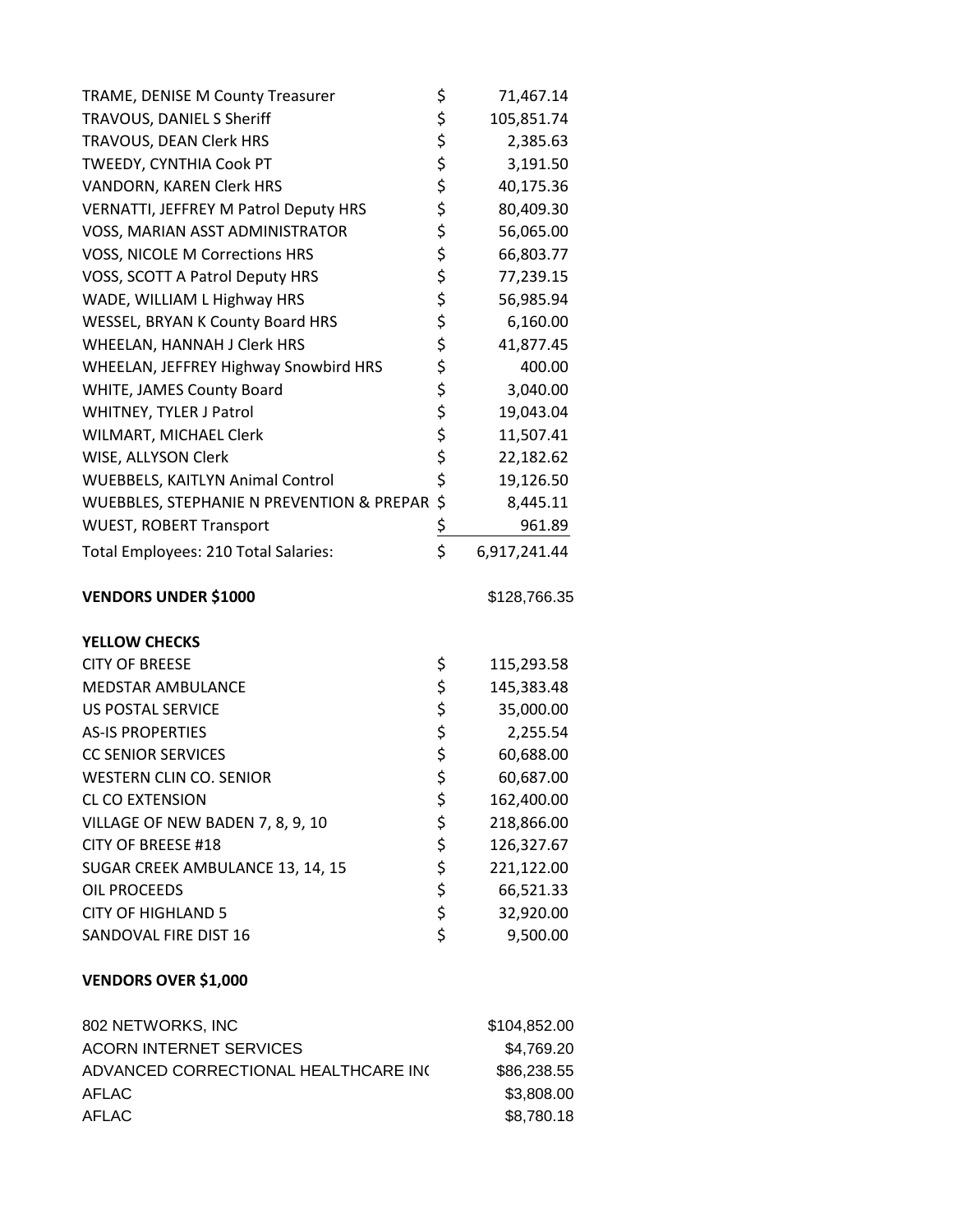| <b>AGILANT SOLUTIONS INC - HWY</b>                | \$1,474.00   |
|---------------------------------------------------|--------------|
| ALADTEC INC.                                      | \$3,767.93   |
| ALBERS FIRE PROTECTION EQUIP.                     | \$1,008.25   |
| ALBERS HEATING & AIR CONDITIONING INC             | \$2,096.00   |
| <b>ALLSTATE BENEFITS</b>                          | \$1,158.04   |
| ALTERNATIVES COUNSELING, INC.                     | \$3,051.25   |
| <b>AMEREN ILLINOIS</b>                            | \$3,076.95   |
| <b>AMEREN ILLINOIS</b>                            | \$26,305.25  |
| <b>AMY CENTER</b>                                 | \$1,827.45   |
| <b>ANDY ZIEREN</b>                                | \$1,684.58   |
| ANNA BARACKMAN                                    | \$5,701.00   |
| ANTHONY SUPPLY CO., INC.                          | \$1,438.20   |
| <b>BIOQUIP PRODUCTS</b>                           | \$1,007.51   |
| <b>BOND COUNTY HEALTH DEPARTMENT</b>              | \$24,560.00  |
| BREESE JOURNAL & PUBLISHING CO.                   | \$15,569.62  |
| <b>BREESE LAWN &amp; GARDEN</b>                   | \$1,608.92   |
| <b>BRINK BROS. TRUCKING</b>                       | \$22,247.33  |
| <b>BUSCOM INC</b>                                 | \$2,874.48   |
| <b>BYERS PRINTING CO.</b>                         | \$4,075.90   |
| <b>CAPITAL ONE</b>                                | \$1,466.59   |
| <b>CARGILL INCORPORATED</b>                       | \$60,177.14  |
| CARLYLE ANIMAL HOSPITAL                           | \$1,655.29   |
| <b>CARLYLE CITY HALL</b>                          | \$131,492.48 |
| <b>CARLYLE IGA</b>                                | \$17,671.20  |
| <b>CARLYLE PEST CONTROL</b>                       | \$1,198.00   |
| CARLYLE POSTMASTER (H.D.)                         | \$1,170.85   |
| CDW GOVERNMENT, INC.                              | \$26,643.24  |
| CENTRAL ILL TRUCK SERVICE, INC.                   | \$3,498.73   |
| <b>CENTRALIA SENTINEL</b>                         | \$2,246.80   |
| <b>CHARTER COMMUNICATIONS</b>                     | \$37,697.62  |
| CHOICES COUNSELING INC                            | \$1,732.50   |
| <b>CHRIST BROS.</b>                               | \$70,008.51  |
| <b>CIC</b>                                        | \$87,375.72  |
| CIT TECHNOLOGY FIN SERV. INC                      | \$3,710.74   |
| <b>CITY OF CARLYLE</b>                            | \$3,817.98   |
| <b>CK POWER</b>                                   | \$1,900.00   |
| <b>CLARKE</b>                                     | \$4,486.50   |
| CLEAN UNIFORM CO.                                 | \$21,393.28  |
| <b>CLINTON CO AG ASSOCIATION</b>                  | \$22,500.00  |
| <b>CLINTON CO CIRCUIT CLERK</b>                   | \$1,303.05   |
| <b>CLINTON CO HEALTH (EMP)</b>                    | \$64,573.90  |
| CLINTON CO HWY. TWP. BR. FD.                      | \$41,937.84  |
| <b>CLINTON CO SHERIFF'S DEPT</b>                  | \$28,262.50  |
| <b>CLINTON CO SHERIFF'S-LEADS</b>                 | \$6,265.20   |
| <b>CLINTON CO SOIL &amp; WATER CONSERVATION I</b> | \$8,800.00   |
| CLINTON CO. ENGINEERING FUND                      | \$16,605.62  |
| <b>CLINTON COUNTY</b>                             | \$17,500.00  |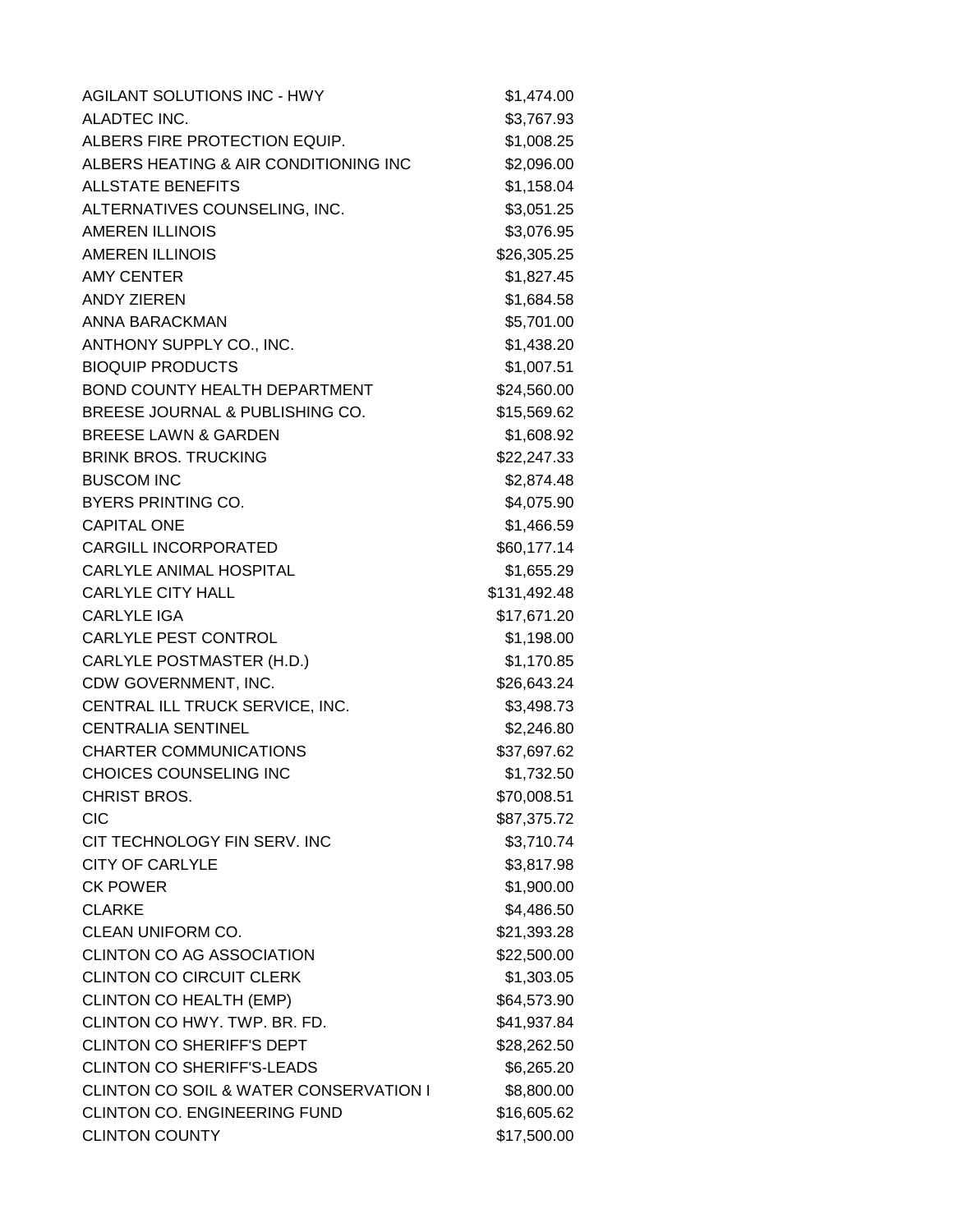CLINTON COUNTY AGRICULTURAL ASSOC \$20,050.00 CLINTON COUNTY DRUG FUND \$10,000.00 CLINTON COUNTY ELECTRIC \$1,222.07 CLINTON COUNTY HEALTH INS ACCT \$213,050.14 CLINTON COUNTY HEALTH INS. ACCT (TBB) \$819,672.88 CLINTON COUNTY HWY. FUND 28 \$550,243.51 CLINTON COUNTY TREASURER \$1,256.52 CLOUDPOINT GEOSPATIAL, INC \$32,328.00 CNH INDUSTRIAL CAPITAL 62,341.04 COMARCO-ST.LOUIS INC \$1,620.00 COMMUNITY LINK INC \$121,126.00 COMMUNITY RESOURCE CENTER \$158,764.00 COPING 4 LIFE \$13,895.00 COUNTY MATERIALS CORP. \$41,172.16 CRAPPIE USA/KING KAT TRAILS \$5,000.00 CUSHING SYSTEMS, INC.  $$22,343.75$ DA-COM CORPORATION \$11,194.11 DATA MARS INC \$1,492.97 DEARBORN LIFE INSURANCE CO \$5,431.68 DELL MARKETING L.P. 61.892.15 DEPEW & OWEN BUILDERS \$225,262.59 DON ANDERSON CO., INC. \$24,611.39 EINSTEIN HEALTH INSURANCE SOLUTIONS \$1,775.00 ELECTION SYSTEMS & SOFTWARE, INC \$35,060.55 ELITE INTERPRETING & TRANSLATION \$4,350.96 ELLIOTT DATA SYSTEMS \$31,871.75 ENERGY CULVERT CO. \$39,152.34 EQUI-VEST \$3,740.00 ESRI \$8,700.00 EXPRESS LUBE \$1,100.82 FABICK TRACTOR CO. \$80,180.99 FAUST AUTOMOTIVE & TIRES \$1,545.58 FAYETTE COUNTY \$1,696.29 Federal taxes \$653,672.80 FELDMAN WASSER AS ATTYS FOR DIANE KUHS10,000.00 FICA / Medicare \$1,022,146.65 FIDLAR TECHNOLOGIES, INC \$75,130.47 FIRST NATIONAL BANK OF CARLYLE \$25,638.46 FOPPE SERVICE INC. \$1,080.89 FOXIT SOFTWARE INCORPORATED \$1,288.56 FRANKLIN CO JUVENILE DETENTION CENTER \$5,635.00 FREDERICK J BECKER \$6,000.00 GATEWAY FS, INC 6.1.383.63 GEBKE BROS. OUTDOOR POWER EQUIP., INC \$1,163.06 GEBKE BROS. OUTDOOR PWR EQUIPMENT IN \$4,784.12 GENERAL CONTRACTORS, INC.  $$6,144.92$ GERALD HUELSMANN \$2,880.00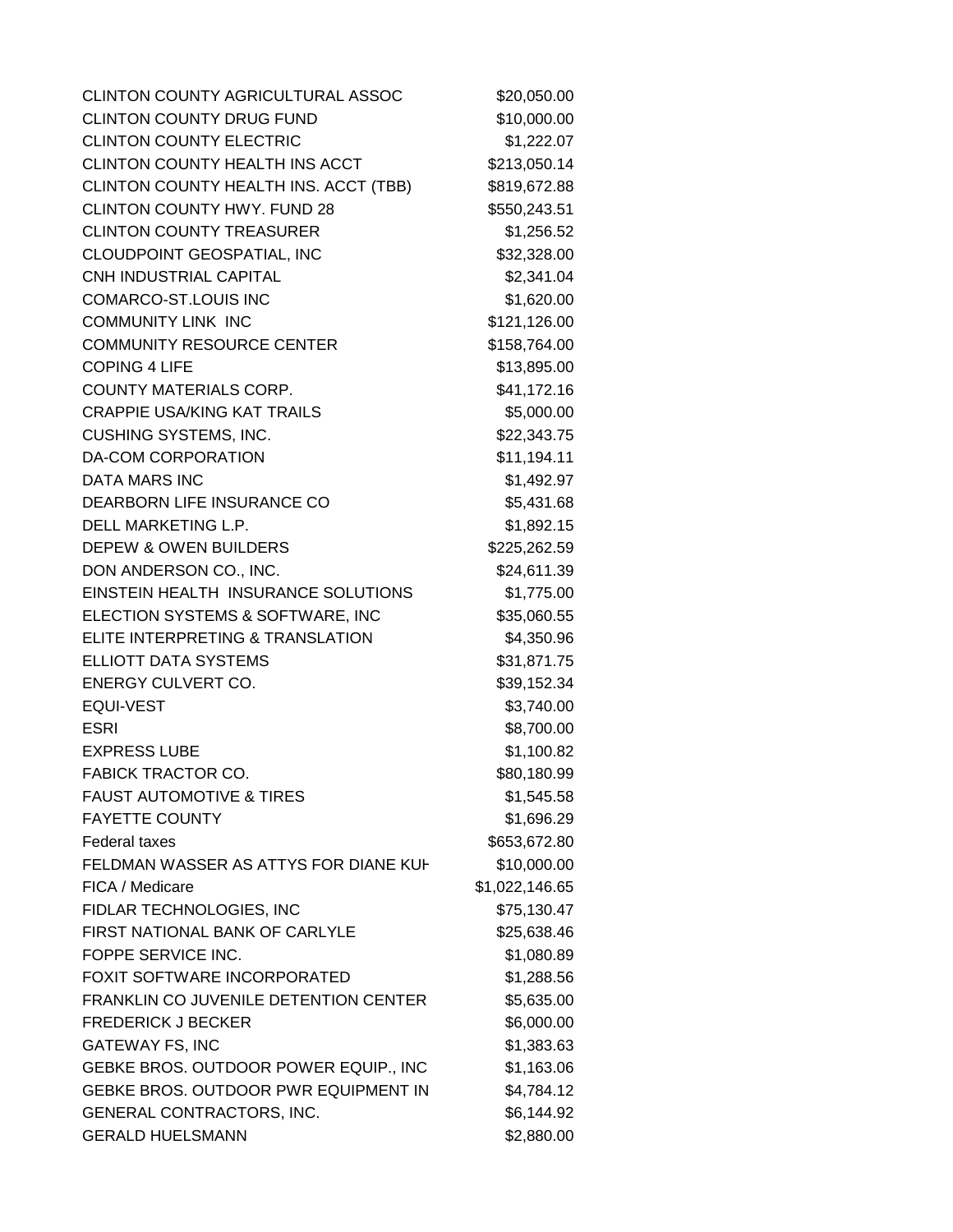| <b>GFI CONTRACT</b>                  | \$5,466.24     |
|--------------------------------------|----------------|
| GILBERT HUFFMAN PROSSER HEWSON & BAF | \$1,533.00     |
| GLASS AND SHUFFETT, LTD.             | \$28,100.00    |
| <b>GLAXOSMITHKLINE (H.D.)</b>        | \$12,696.41    |
| <b>GLOBAL TECHNICAL SYSTEMS INC</b>  | \$37,509.75    |
| <b>GOODIN ASSOCIATES, LTD.</b>       | \$33,449.87    |
| <b>GOZIA LAW FIRM LLC</b>            | \$30,000.00    |
| <b>GREAT AMERICA FINANCE SERVICE</b> | \$1,959.16     |
| <b>HD SUPPLY</b>                     | \$16,663.08    |
| HEALTH SPACE USA, INC                | \$9,800.00     |
| <b>HELPING HANDS INTERPRETING</b>    | \$1,445.68     |
| <b>HERALD PUBLICATIONS</b>           | \$1,088.34     |
| HERITAGE CRYSTAL CLEAN               | \$2,637.67     |
| <b>HOFFMAN SEED HOUSE</b>            | \$8,324.00     |
| <b>HOLLY TIMMERMANN</b>              | \$2,401.30     |
| HOSPITAL SISTERS HEALTH SYSTEM IL    | \$13,478.78    |
| HOWELL PAVING GENERAL CONTRACTORS    | \$225,492.64   |
| HUELS OIL CO.                        | \$3,022.92     |
| HUELSMANN DISTRIBUTING CO.           | \$1,145.40     |
| <b>HWM</b>                           | \$3,899.97     |
| <b>ID NETWORKS</b>                   | \$32,285.00    |
| <b>IDPH VITAL RECORDS</b>            | \$8,720.00     |
| IL COUNTIES RISK MGNT TRUST          | \$498,808.56   |
| IL COUNTY INSURANCE TRUST 09         | \$7,100.00     |
| IL DEPARTMENT OF REVENUE             | \$313,035.08   |
| IL DEPT OF HUMAN SERVICES            | \$10,871.13    |
| IL DEPT OF PUBLIC HEALTH             | \$4,022.25     |
| IL EMBROIDERY SERVICE                | \$1,266.28     |
| IL FRATERNAL ORDER OF POLICE         | \$13,848.00    |
| IL MUNICIPAL RETIREMENT FUND         | \$587,230.77   |
| IL MUNICIPAL RETIREMENT FUND         | \$1,127,805.20 |
| IL OFFICE SUPPLY                     | \$2,525.67     |
| IL PROPERTY ASSESSMENT INSTITUTE     | \$3,100.00     |
| <b>ILAPSC</b>                        | \$1,500.00     |
| <b>IMMING INSURANCE AGENCY</b>       | \$6,399.08     |
| <b>INTELIFI SCREENING TECH</b>       | \$11,936.90    |
| <b>INTERMEDIA</b>                    | \$11,584.52    |
| <b>INTERSTATE BILLING SERVICE</b>    | \$10,711.32    |
| <b>IPMG</b>                          | \$93,251.96    |
| <b>ISAAK AUTO BODY</b>               | \$2,100.00     |
| <b>IWA TECHNICAL SERVICE INC</b>     | \$176,600.00   |
| <b>J.D. BRANDMEYER</b>               | \$1,177.19     |
| JANSEN FORD OF BREESE, LLC           | \$4,007.19     |
| JEWELL PSYCHOLOGICAL SERVICES, LLC   | \$2,500.00     |
| <b>JOHN SKAIN</b>                    | \$3,629.34     |
| JOHNSON CONTROLS SECURITY SOLUTION   | \$29,767.67    |
| JOHNSON CONTROLS, INC.               | \$3,197.08     |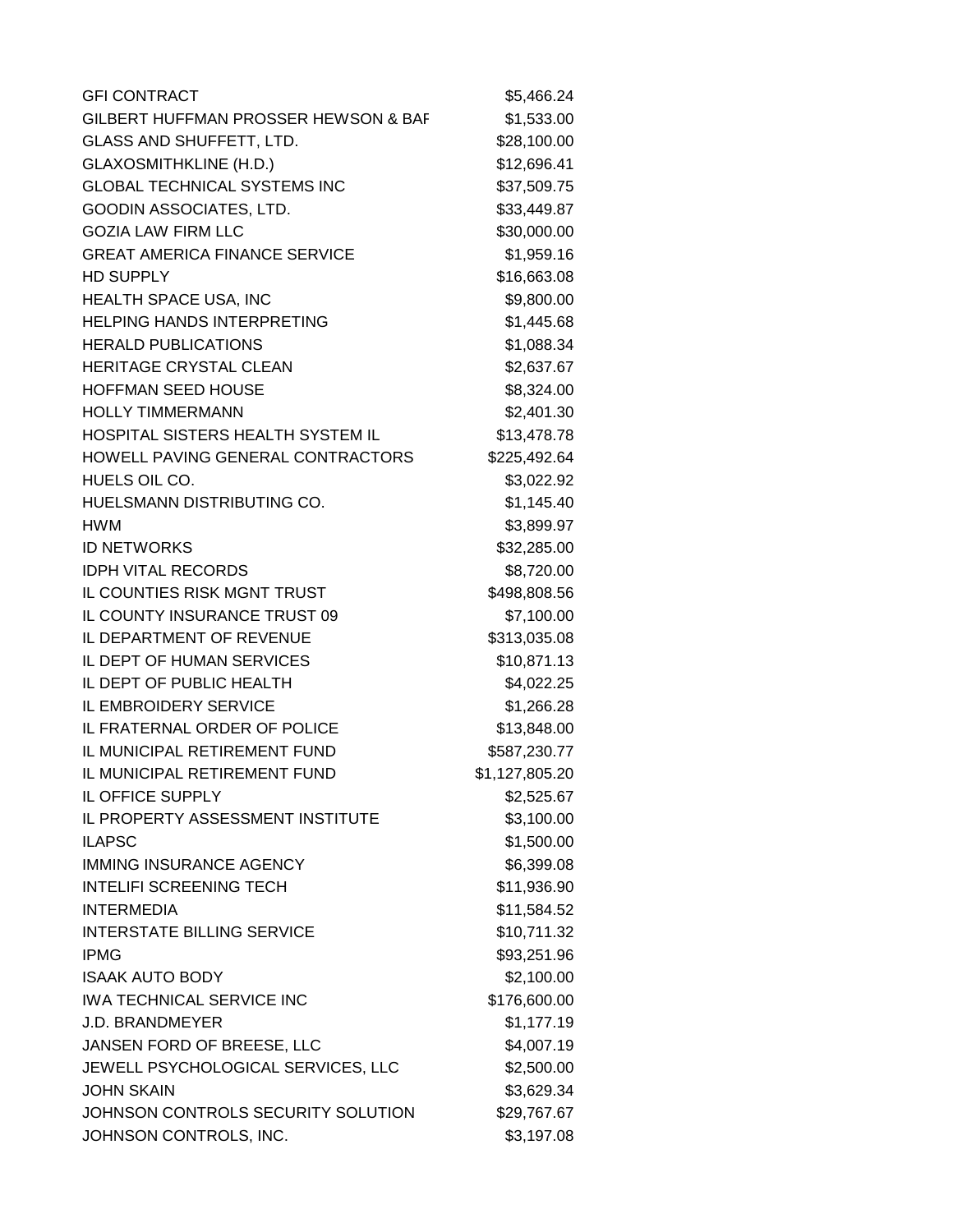| <b>JOSEPH B. HEILIGENSTEIN</b>          | \$5,246.40   |
|-----------------------------------------|--------------|
| <b>JOSEPH E. MEYER &amp; ASSOCIATES</b> | \$2,074.00   |
| JTC PETROLEUM CO.                       | \$696,278.61 |
| K & J CHEVROLET, INC.                   | \$8,663.49   |
| K & J CHEVROLET, INC.                   | \$55,285.36  |
| <b>KALL TRUCKING INC</b>                | \$17,093.30  |
| KAMAL SABHARWAL INC                     | \$1,750.00   |
| <b>KAPP TRAILER SALES &amp; SERVICE</b> | \$2,877.00   |
| KASKASKIA VALLEY CREDIT UNION           | \$26,687.00  |
| <b>KEVIN ROLFINGSMEYER</b>              | \$1,629.74   |
| <b>KJ APPLIANCE REPAIR</b>              | \$1,313.58   |
| KOHNEN A/C & HEATING, INC.              | \$12,472.67  |
| KOHNEN CONCRETE PRODUCTS, INC.          | \$1,015.00   |
| KOHRMANN ELECTRIC CO., INC.             | \$4,483.80   |
| <b>KONE INC</b>                         | \$11,911.69  |
| <b>KUNA FOOD SERVICE</b>                | \$17,357.79  |
| LABORER'S INT'L UNION OF NORTH AMERICA  | \$3,472.00   |
| LITTEKEN ELECTRIC INC                   | \$18,213.74  |
| <b>LOGOS &amp; MORE</b>                 | \$1,426.72   |
| LUEBBERS WELDING & MANUFACT.            | \$2,502.89   |
| M & M WEARABLE EXPRESSIONS & MORE       | \$1,276.00   |
| <b>MAIL SERVICES</b>                    | \$10,928.71  |
| <b>MATTHEW DETMER</b>                   | \$3,743.56   |
| <b>MCKAY NAPA AUTO PARTS</b>            | \$8,701.88   |
| <b>MEDICO-MART INC</b>                  | \$3,362.59   |
| <b>MEDSTAR AMBULANCE</b>                | \$1,334.21   |
| METAL CULVERTS, INC.                    | \$4,330.00   |
| <b>METLIFE - GROUP BENEFITS</b>         | \$86,469.12  |
| MID COUNTY AUTO SUPPLY                  | \$5,907.79   |
| MIDEASTERN PLUMBING, HEATING & A.C.     | \$15,761.61  |
| MIDLAND INFORMATION SYSTEMS, INC        | \$1,625.89   |
| <b>MIDWEST DRILLING INC</b>             | \$4,102.00   |
| MIDWEST FENCE CORP                      | \$4,466.35   |
| <b>MIKE MAEDGE TRUCKING</b>             | \$505,149.13 |
| <b>MIKEN TECHNOLOGIES</b>               | \$5,632.50   |
| <b>MIKEN TECHNOLOGIES</b>               | \$65,895.59  |
| MILESPOST MAPPING, LLC                  | \$3,200.00   |
| <b>MITCHELL BRUNO</b>                   | \$1,950.00   |
| MMS - HD                                | \$6,092.32   |
| MONTGOMERY COUNTY HEALTH DEPT           | \$1,620.00   |
| <b>MORROW BROTHERS FORD INC</b>         | \$109,740.00 |
| <b>MOTOROLA SOLUTIONS - STARCOM HD</b>  | \$9,064.16   |
| <b>MOTOROLA SOLUTIONS INC</b>           | \$81,105.70  |
| NATIONWIDE CAPITAL, LLC BANK OF AMERIC/ | \$49,111.00  |
| NCPERS GROUP LIFE- IL IMRF 2992         | \$4,152.00   |
| <b>NELSON SYSTEMS</b>                   | \$42,839.00  |
| <b>NEWMAN SIGNS</b>                     | \$17,920.24  |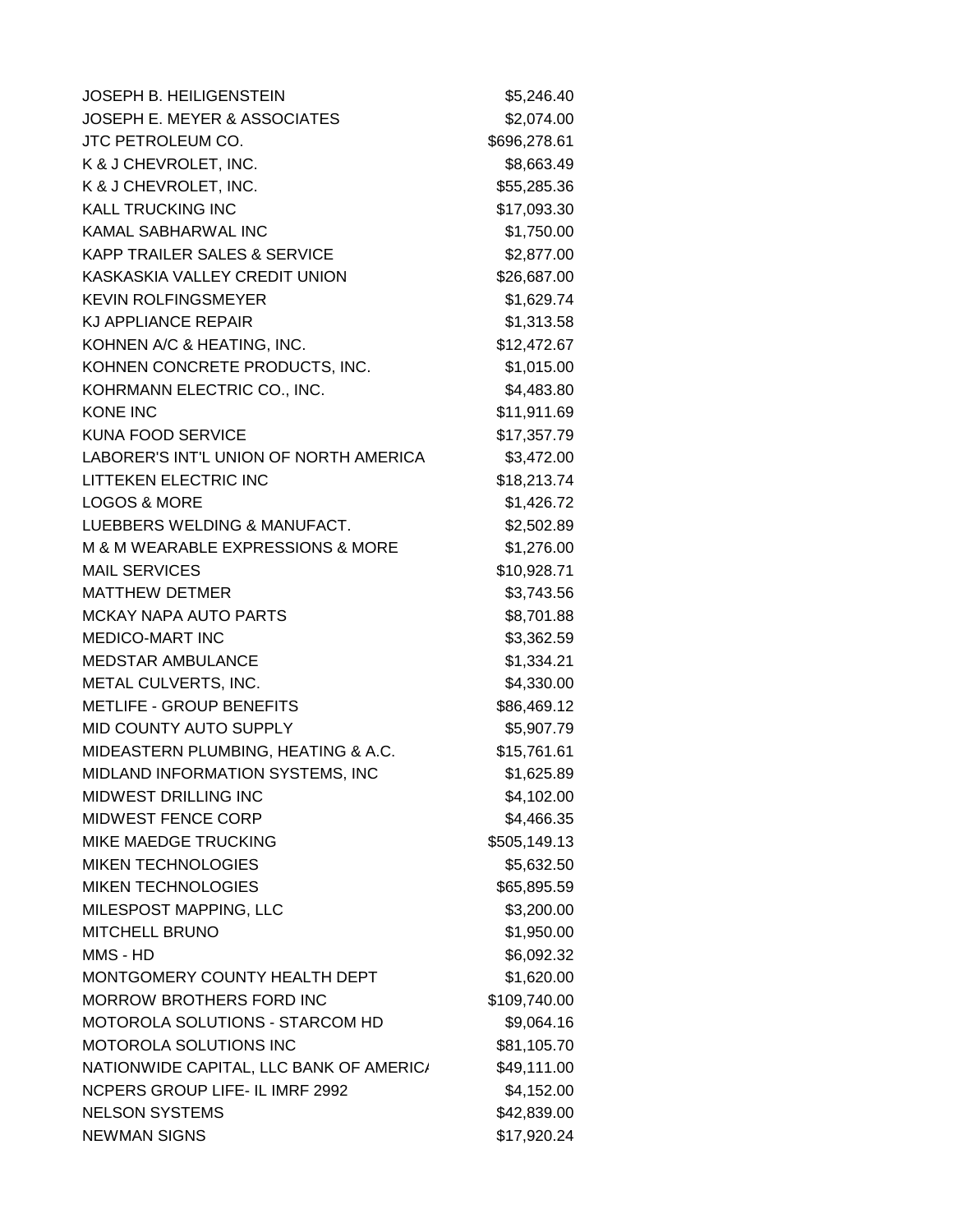| <b>NMS LABS</b>                      | \$4,040.34   |
|--------------------------------------|--------------|
| NORFLEET FORENSICS LLC               | \$5,250.00   |
| OFFICE OF THE IL STATE TREASURER     | \$1,155.00   |
| OFFICE PRODUCTS CENTER               | \$1,011.08   |
| OFFICE SOURCE(H.D)                   | \$51,579.12  |
| OFFICE SOURCE, INC.                  | \$21,159.61  |
| PACIFIC LIFE INSURANCE COMPANY       | \$9,300.00   |
| PARRISH CONSULTING SERVICE INC       | \$1,734.02   |
| <b>PBLC</b>                          | \$25,042.00  |
| PETTY CASH                           | \$1,275.00   |
| PFS INVESTMENTS INC., CUSTODIAN      | \$9,430.00   |
| PHILLIP MOSS                         | \$7,271.29   |
| PICTOMETRY INTERNATIONAL CORP        | \$139,065.12 |
| PLATINUM TECHNOLOGY RESOURCE, LLC    | \$125,529.80 |
| POLICE LEGAL SCIENCES, INC           | \$1,080.00   |
| PRAIRIE FARMS DAIRY INC              | \$6,270.67   |
| PREFERRED FLOORING                   | \$8,238.37   |
| PRIORITY DISPATCH                    | \$39,097.55  |
| <b>QUAD COUNTY READY MIX</b>         | \$12,092.19  |
| <b>QUADIENT, INC</b>                 | \$2,073.00   |
| QUALITY TESTING AND ENGINEERING INC. | \$1,681.15   |
| <b>QUEST DIAGNOSTIC</b>              | \$47,575.17  |
| RAY O'HERRON CO.                     | \$14,602.68  |
| REGIONAL OFFICE OF EDUCATION #13     | \$84,728.92  |
| RELX INC DBA LEXISNEXIS              | \$5,784.00   |
| <b>REPUBLIC SERVICES</b>             | \$1,114.99   |
| <b>REPUBLIC SERVICES #350</b>        | \$12,342.77  |
| RIECHMANN BROS.                      | \$2,980.46   |
| RO DON CORPORATION                   | \$1,795.17   |
| <b>ROLAND MACHINERY</b>              | \$3,944.27   |
| RONALD & JANE ZURLIENE               | \$2,700.00   |
| <b>RUTH DEERING</b>                  | \$1,742.32   |
| <b>RYAN WEH</b>                      | \$2,394.77   |
| S & S TELECOM, INC.                  | \$5,845.00   |
| <b>SAFE</b>                          | \$46,000.00  |
| <b>SALTUS TECHNOLOGIES</b>           | \$10,016.43  |
| <b>SANOFI PASTEUR INC</b>            | \$20,826.77  |
| <b>SCHWARZ HARDWARE</b>              | \$1,465.00   |
| <b>SEAN EIFERT</b>                   | \$3,489.00   |
| SEILER INSTRUMENT                    | \$35,427.66  |
| SHARX, LLC                           | \$87,021.53  |
| SIDWELL COMPANY                      | \$30,807.71  |
| SOLUTIONS SPECIALTIES, INC.          | \$3,353.14   |
| <b>SPERO FAMILY SERVICE</b>          | \$74,501.04  |
| ST. JOSEPH'S HOSPITAL                | \$7,506.94   |
| STATE DISBURSEMENT UNIT              | \$3,774.52   |
| <b>STATE TREASURER</b>               | \$1,467.86   |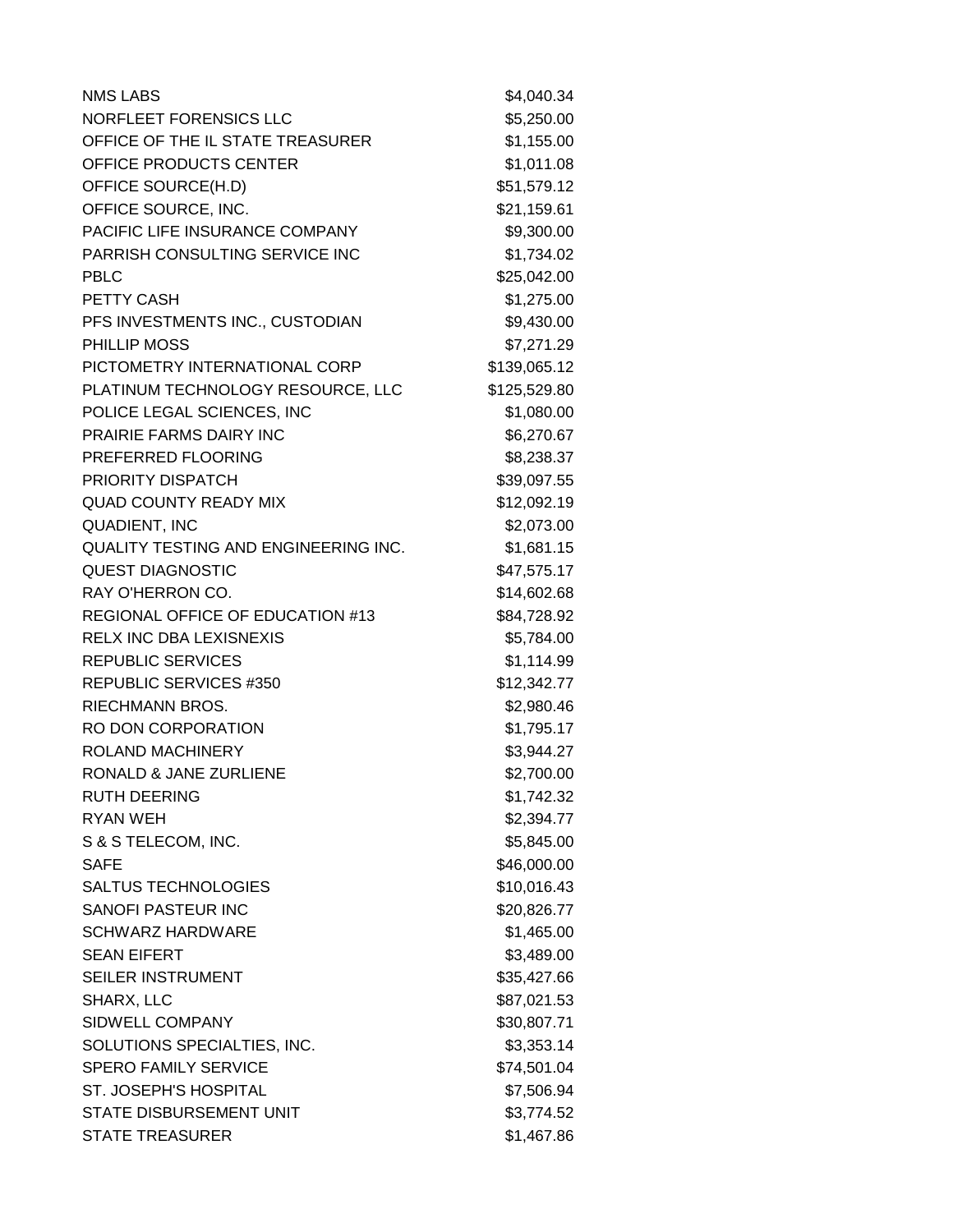| STATE'S ATTORNEYS APPELLATE PROSECUT   | \$17,000.00  |
|----------------------------------------|--------------|
| STERICYCLE, INC                        | \$7,229.62   |
| <b>SUNBELT RENTALS</b>                 | \$4,216.91   |
| TECHNOLOGY MGMT REVOLVING FUND         | \$7,611.63   |
| <b>TELADOC HEALTH INC</b>              | \$6,955.00   |
| THERMOFISHER SCIENTIFIC                | \$8,082.45   |
| THOMSON REUTERS WEST PAYMENT CENTEI    | \$3,201.41   |
| <b>TIM HUYETT</b>                      | \$1,500.00   |
| TIMMERMANN MILK SERVICE INC            | \$10,709.50  |
| TITAN INDUSTRIAL CHEMICALS, LLC        | \$2,469.60   |
| <b>TOM SPEEDIE</b>                     | \$2,000.00   |
| <b>TOTAL COURT SERVICES</b>            | \$13,583.25  |
| TOUCHBASE COMMUNICATIONS               | \$1,057.35   |
| <b>TRACK WORKS</b>                     | \$1,850.70   |
| TREASURER, STATE OF ILLINOIS           | \$313,276.28 |
| <b>TRENTON SUN</b>                     | \$2,990.45   |
| TRIANGLE MEDICAL SOLUTIONS             | \$2,143.40   |
| TRUCK CENTERS, INC.                    | \$106,702.39 |
| <b>U.S.TECH INC</b>                    | \$1,874.00   |
| UNIFIRST FIRST AID & SAFETY            | \$2,138.64   |
| <b>UNION BANNER</b>                    | \$5,555.62   |
| <b>US BANK</b>                         | \$30,897.50  |
| US BANK CREDIT CARD (HD)               | \$48,676.90  |
| US BANK EQUIPMENT FINANCE              | \$7,000.40   |
| US FOODS, INC                          | \$51,325.24  |
| <b>USA BASSIN LLC</b>                  | \$1,500.00   |
| <b>U-STUDIOS INCORPORATED</b>          | \$6,295.20   |
| VANDALIA ASPHALT SERV.                 | \$22,917.12  |
| <b>VARSITY STRIPING</b>                | \$26,690.11  |
| <b>VAXCARE</b>                         | \$6,715.98   |
| <b>VERIZON WIRELESS</b>                | \$17,368.53  |
| <b>VERIZON WIRELESS (H.D.)</b>         | \$19,138.23  |
| <b>VERTICAL BRIDGE - VB S-1 ASSETS</b> | \$2,100.00   |
| VISION SERVICE PLAN OF IL              | \$15,568.95  |
| <b>WADE SALES &amp; SERVICE</b>        | \$7,433.32   |
| <b>WALTERS LAW OFFICE, LTD</b>         | \$5,683.25   |
| <b>WALZ LABEL &amp; MAILING SYSTEM</b> | \$5,390.46   |
| WATTS COPY SYSTEM, INC.                | \$2,098.39   |
| <b>WELLEN TV SERVICE</b>               | \$2,389.00   |
| <b>WEST ACCESS MARINA</b>              | \$2,327.07   |
| <b>WEX BANK</b>                        | \$31,095.20  |
| <b>WEX BANK</b>                        | \$88,582.91  |
| WHITNEY HOLLAND KAMPWERTH LUEBBERS     | \$26,190.60  |
| <b>WIEGMAN FORD</b>                    | \$5,785.54   |
| <b>WILKE TRUCK SERVICE</b>             | \$4,214.21   |
| WILLIAM G. KOENTZ, DMD                 | \$1,062.00   |
| <b>WILLIAM WADE</b>                    | \$1,260.78   |